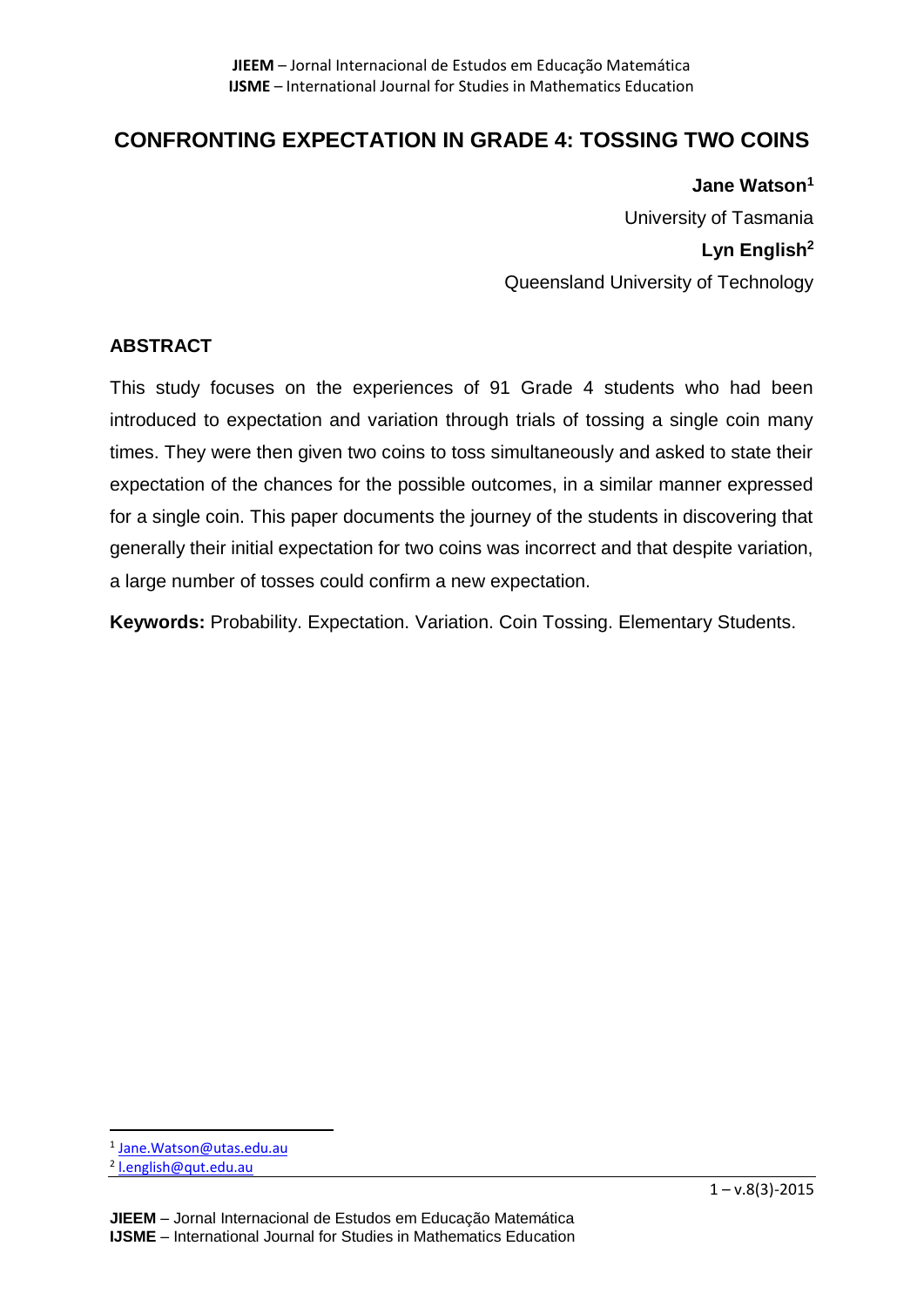### **INTRODUCTION**

Traditionally the focus of probability learning in the school curriculum could be characterized as focused on Expectation. The theoretical probability of events based on well-defined sample spaces produces an expectation: when tossing a fair coin, P(Head)=1/2 provides the expectation that half "of the time" the outcome will be heads. As school curricula expanded to include trials with concrete materials, students could find variation from the expectation that half of the tosses of a coin would be heads. Moving to the statistics curricula the focus acknowledged Variation because it is variation that necessitates carrying out surveys or experiments. Although acknowledging Variation, however, the purpose is usually to describe the Expectation arising from the data, perhaps as a mean or median. Konold and his colleagues (e. g., KONOLD; POLLATSEK, 2002) characterize this phenomenon as identifying "signal" within "noise." Watson (2005) focused on the concepts of Variation and Expectation as the foundations of the school curriculum in data and chance and claimed that, although the traditional curriculum had emphasized Expectation (in terms of means and medians) before Variation (in terms of standard deviation), in fact young students' intuitive appreciation of Variation developed earlier than their appreciation of Expectation. It was thus suggested that the curriculum should highlight this developmental aspect. This study provided the opportunity to expose students to Variation in both small and large samples to challenge and reinforce developing understanding of Expectation.

# **Curriculum**

*The Australian Curriculum: Mathematics* (Australian Curriculum, Assessment and Reporting Authority [ACARA], 2013) acknowledges variation in the general summary of Foundation to Grade 2, namely, students learn about "presentation and variation of data and a capacity to make predictions about chance events" (ACARA, 2013, p. 8). Further in Grade 3, the "general proficiency" of *reasoning* includes "creating and interpreting variations in the results of data collections and data displays" (p. 34), whereas one of the curriculum descriptions states that students "conduct chance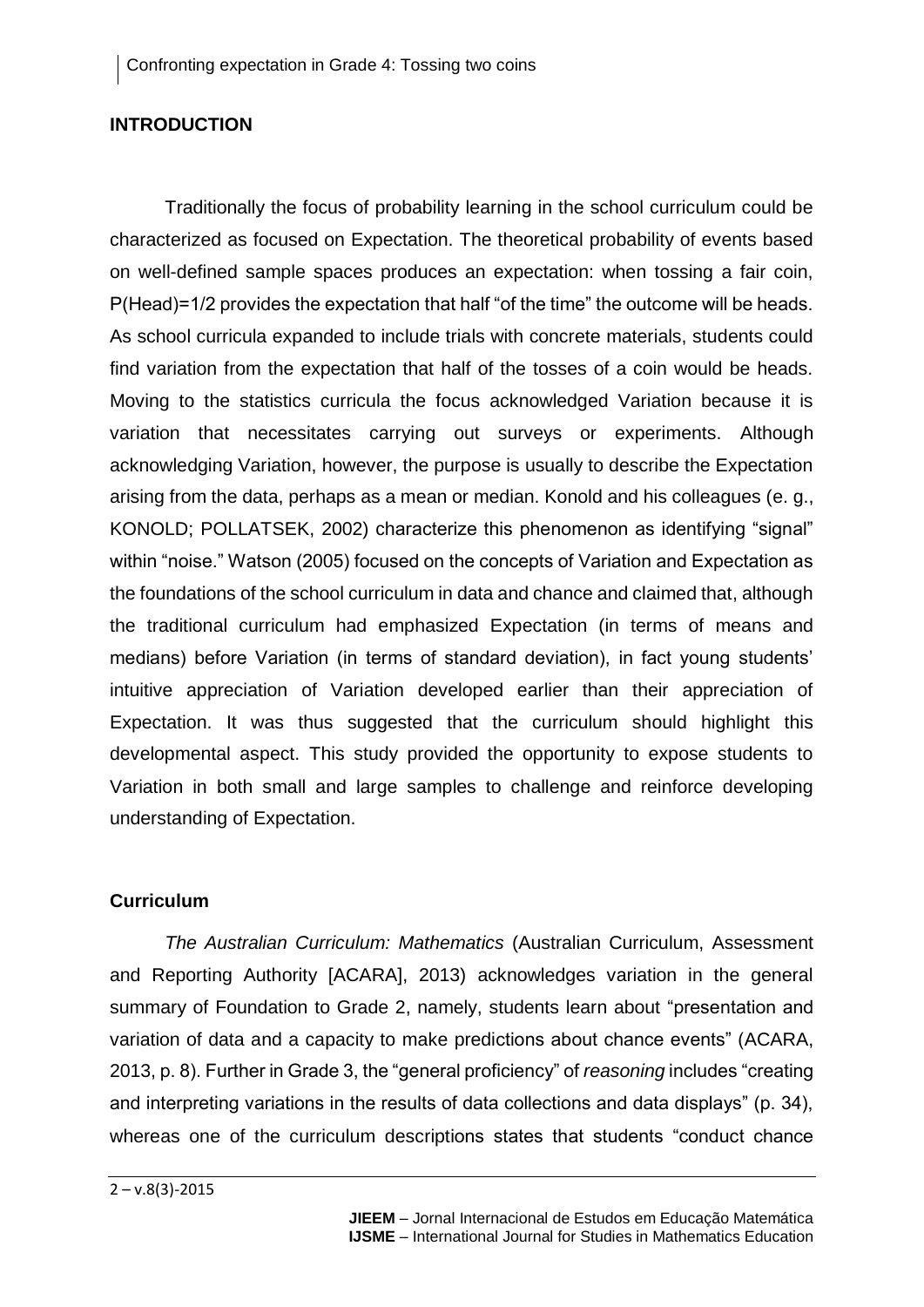experiments, identify and describe possible outcomes and recognise variation in results" (p. 38). By Grade 6, students "conduct chance experiments with both small and large numbers of trials using appropriate digital technologies, conducting repeated trials of chance experiments, identifying the variation between trials and realising that the results tend to the prediction with larger numbers of trials" (p. 59).

Other curriculum documents across the world to a lesser or greater extent also acknowledge the importance of a larger number of trials and implicitly, the importance of variation. Campos, Cazorla and Kataoka (2011) reported that the Brazilian curriculum recommends the use of technology "to simulate random experiments that can help students develop an intuitive meaning of probability, observing, for example, the relative frequency of an event over a long run of repetitions" (CAMPOS; CAZORLA. KATAOKA, 2011, p. 8). In comparing the Mexican and Brazilian curricula, Hernandez, Kataoka, Borim da Silva, and Cazorla (2014) noted that although the contents listed in the curricula of the two countries are the traditional, theoretical topics, both countries encourage the use of simulation to assimilate probabilistic concepts. *The Common Core State Standards for Mathematics* (Common Core State Standards Initiative, 2010) emphasizes probability from Grade 7 in the United States and also discusses variation in outcomes with sample size. The *Standards*, however, only explicitly mention simulations for probability in relation to compound events. At the high school level the *Standards* mention computer simulations as useful in several contexts.

#### **PREVIOUS RESEARCH**

The history of research into probabilistic thinking did not begin with straightforward questions like the one considered in this study. In writing an early review of research into probability, Shaughnessy (1992) covered topics such as representativeness, availability, the conjunction fallacy, and conditional probability, all of which are much more complex than considering outcomes when two coins are tossed. These early topics reflected research into probabilistic understanding from a psychologist's point of view, where social contexts and people's decision making were considered. Fifteen years later, by the time of the review of probability research by Jones, Langrall, and Mooney (2007), probability was well embedded in the school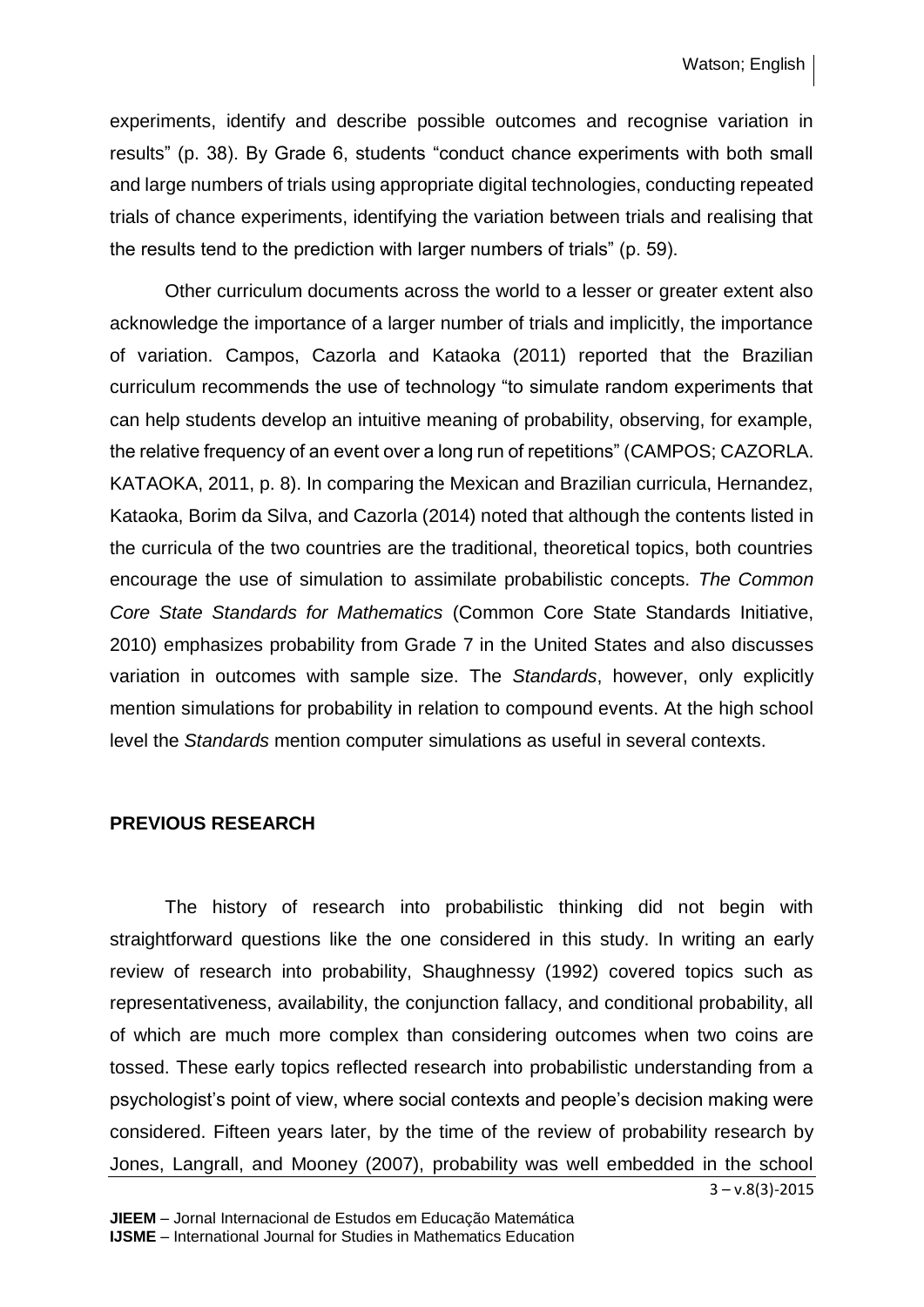curriculum of many countries (e. g., AUSTRALIAN EDUCATION COUNCIL, 1991, 1994; MINISTRY OF EDUCATION (New Zealand), 1992; NATIONAL COUNCIL OF TEACHERS OF MATHEMATICS (United States), 2000). Mathematics education researchers were beginning to ask more detailed fundamental questions about students' intuitions concerning basic events and their probabilities. Jones et al. began by considering the language of chance and the influence it has when one is asked a question about a specific probability. Whereas using language such as, "it's a 50-50 chance" is appropriate when tossing one fair coin, to mean it is equally likely to get a head or a tail, such terminology is not appropriate if there are more than two equally likely outcomes, for example when tossing a die (TARR, 2002). It is also common, however, for similar language to be used for any two or more events that are not equally likely, with Amir and Williams (1999) and Pratt (2000) observing the responses with students dealing with one or two dice. Moritz and Watson (2000) observed a similar claim of 50% when predicting the probability of 4 tails occurring on 4 successive tosses of a coin. Overall evidence from different contexts suggests that phrases such as "50-50 chance" may be used in any situation where outcomes are uncertain or happening "by chance" (LECOUTRE, 1992). This can create confusion when on occasion 50-50 is the correct answer but the explanation is vague or missing.

Although there have been some studies focusing totally or mainly on tossing various numbers of coins (e. g., KONOLD *et al*. 1993; MORITZ; WATSON, 2000; RUBEL, 2006, 2007), the main interest for this study is the research that has included an emphasis on two coins. Carpenter *et al*. (1981) reported on student outcomes from the National Assessment of Educational Progress (NAEP) on the two coin problem and found 60% of 13-year-olds and 69% of 17-year-olds gave the correct answer of 1/2 for obtaining a head and a tail. Somewhat disturbing, however, were the results for the question about the probability of obtaining two heads, where 58% of 13-year-olds and 50% of 17-year-olds again gave the response of 1/2. Carpenter et al. 1981 attributed this inconsistency to "the students' reliance [on] 1/2 as being correct" (CARPENTER et al. 1981, p. 344). One suspects that this observation was a precursor to Lecoutre's (1992) description of the equiprobability bias.

Rubel (2006, 2007) provides strong evidence for this bias after adapting the Carpenter et al. question for a head and tail, surveying 173 students in Grades 5, 7, 9,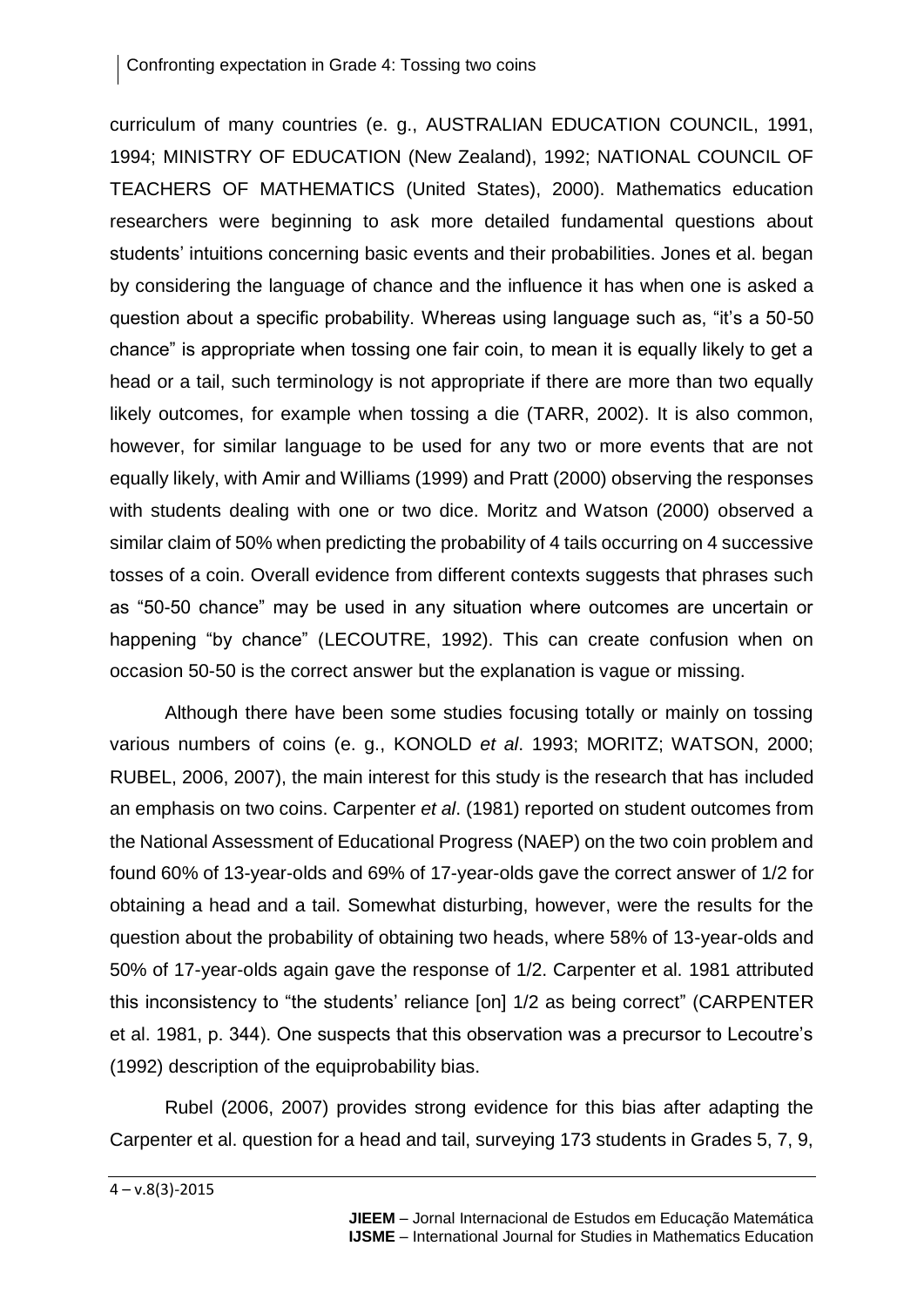and 11, and asking for explanations of the answers. Fifty-four percent of students gave the correct answer of 1/2, 23% stated 1/3, 13% said 1/4, and 11% gave another or no answer. The students answering 1/3 generally explained that there were 3 equally likely outcomes – 2 heads, 2 tails, and one of each. Of those who answered 1/4, some considered the order of the 2 coins and the compound event of one outcome followed by the other, hence misinterpreting the question. Of the 93 students who responded 1/2, 49% (mostly in Grades 9 or 11) explained their response based on some type of sample space argument. Thirty-two percent of the students (mostly in Grades 5 and 7) justified their responses of 1/2 with a 50-50 type answer not addressing the sample space. Rubel did not ask for the probability of two heads as Carpenter et al. did, but Rubel's further analysis of explanations supports the view that one cannot necessarily believe all students understand the appropriate reasoning for the correct answer.

A significant extract from Rubel (2006) illustrates the need for the second part of the current study reported here.

> An example of the 50-50 approach is demonstrated in the following excerpt from an interview with Darnell, a seventh grader. The researcher attempted to create a cognitive conflict for Darnell by adjusting the number of coins in the problem.

> Darnell: It's a 50 percent chance each so he has an even chance of getting both. Even if you have two quarters, there's still going to be a 50 percent chance.

> Researcher: What if we had three quarters? What's the probability that we get all tails?

Darnell: I still say 50 percent.

Researcher: Why's that?

Darnell: Because unless something affects the way the quarters come down, it's still going to be equal.

Researcher: What if we had 100 quarters? What's the probability that we get all tails?

Darnell: Half-way.

Researcher: So if we threw up 100 quarters, you think we'd have a 50 percent chance that every single one of them lands on tails?

Darnell: Yeah.

Researcher: Okay – what about 100,000 quarters?

Darnell: That's a lot. But it's still 50 percent.

(RUBEL, 2006, p. 52)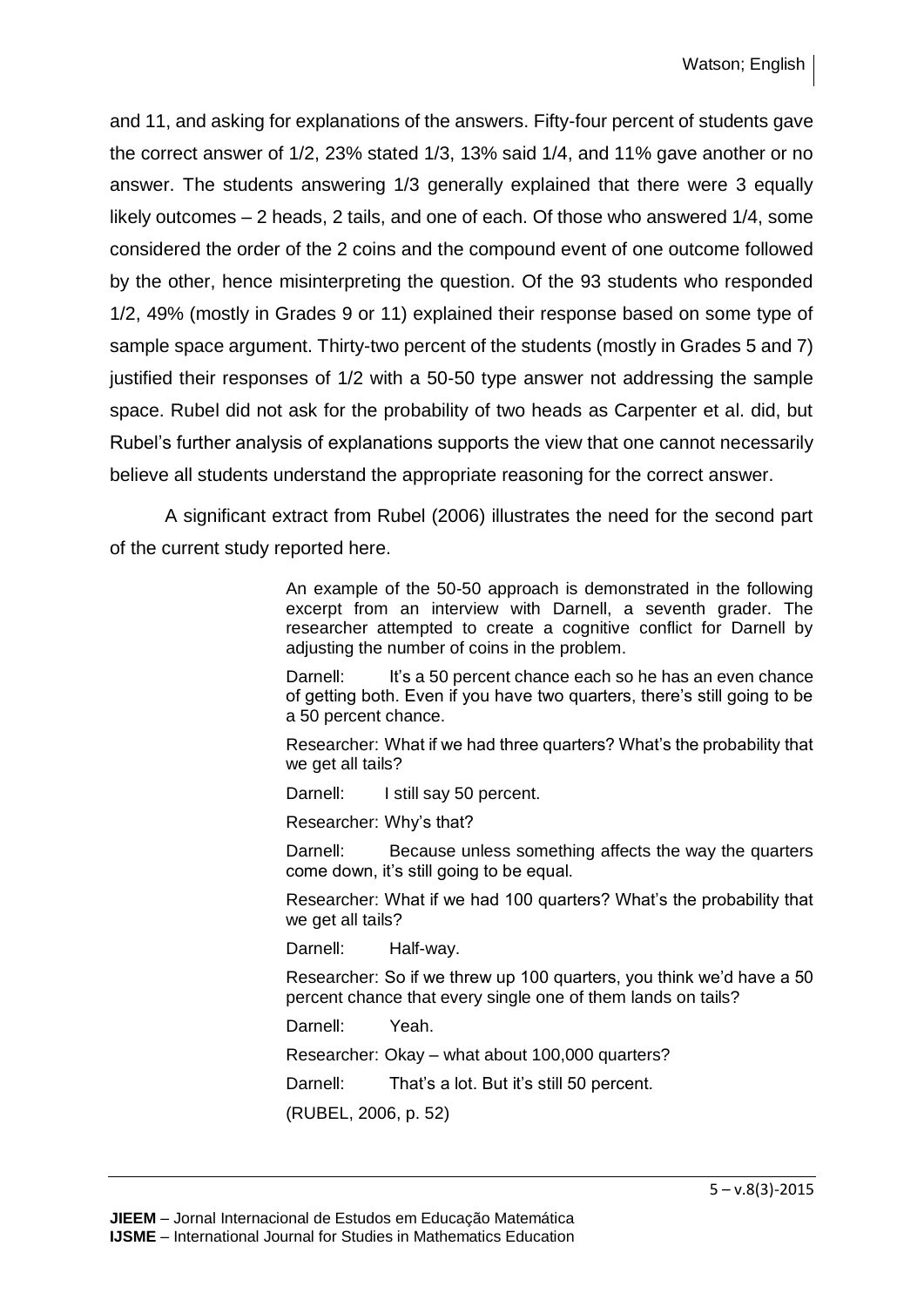Rubel goes on to speculate on what the student meant: perhaps "it is as likely as not to happen"; perhaps "it *could* happen"; perhaps "he doesn't know what will happen." These speculations and the possibility that anything can happen again fit Lecoutre's equiprobability bias. The next research question then should focus on what would be the results of exposing Darnell to many repeated tosses and having him observe the number of times (as a percentage) that all tails occur.

In research before the era of software that could produce many simulated trials for students to observe, researchers did ask survey questions based on the influence of sample size. Fischbein and Schnarch (1997) for example asked about which was more likely, getting heads at least twice when tossing a coin 3 times, or getting heads at least 200 times when tossing a coin 300 times. They also asked an equivalent sample size question based on Kahneman and Tversky's (1972) Hospital problem: was a larger or smaller collection of births more likely to have 60% or more boys? At the time these were strictly theoretical problems. The development of the software *ProbSim* (KONOLD; MILLER, 1994) allowed Watson (2007) to explore if students who believed in equivalent outcomes regardless of sample size would change their opinions if they observed simulations taking place. In that study of 34 students who initially believed the sample size (10 versus 30) did not matter in an equivalent of the Hospital problem, 27 (79%) changed their minds favouring the better chance of reaching the extreme result with the smaller sample size. The appropriate reasoning for this answer is the underlying variation from expectation, which is larger for statistics that are based on smaller sample sizes and smaller for statistics based on larger sample sizes, a premise covered in many text books and illustrated in Watson (2006).

Although the context for asking questions about increasing sample size was different in the present study, the purpose being to get closer to a theoretical value rather than further away, the technique of repeated sampling is the same. Ireland and Watson (2009) used simulations for tossing a single coin up to 10,000 times to demonstrate to a Grade 6 class that the proportion of heads approaches 50%. This activity was a prelude to considering the trend of outcomes of tossing an ordinary die to approach 1/6 for each of the six numbers with an increasing number of trials. To the authors' knowledge, using this simulation technique in the school classroom has not been reported before in considering outcomes for tossing two coins.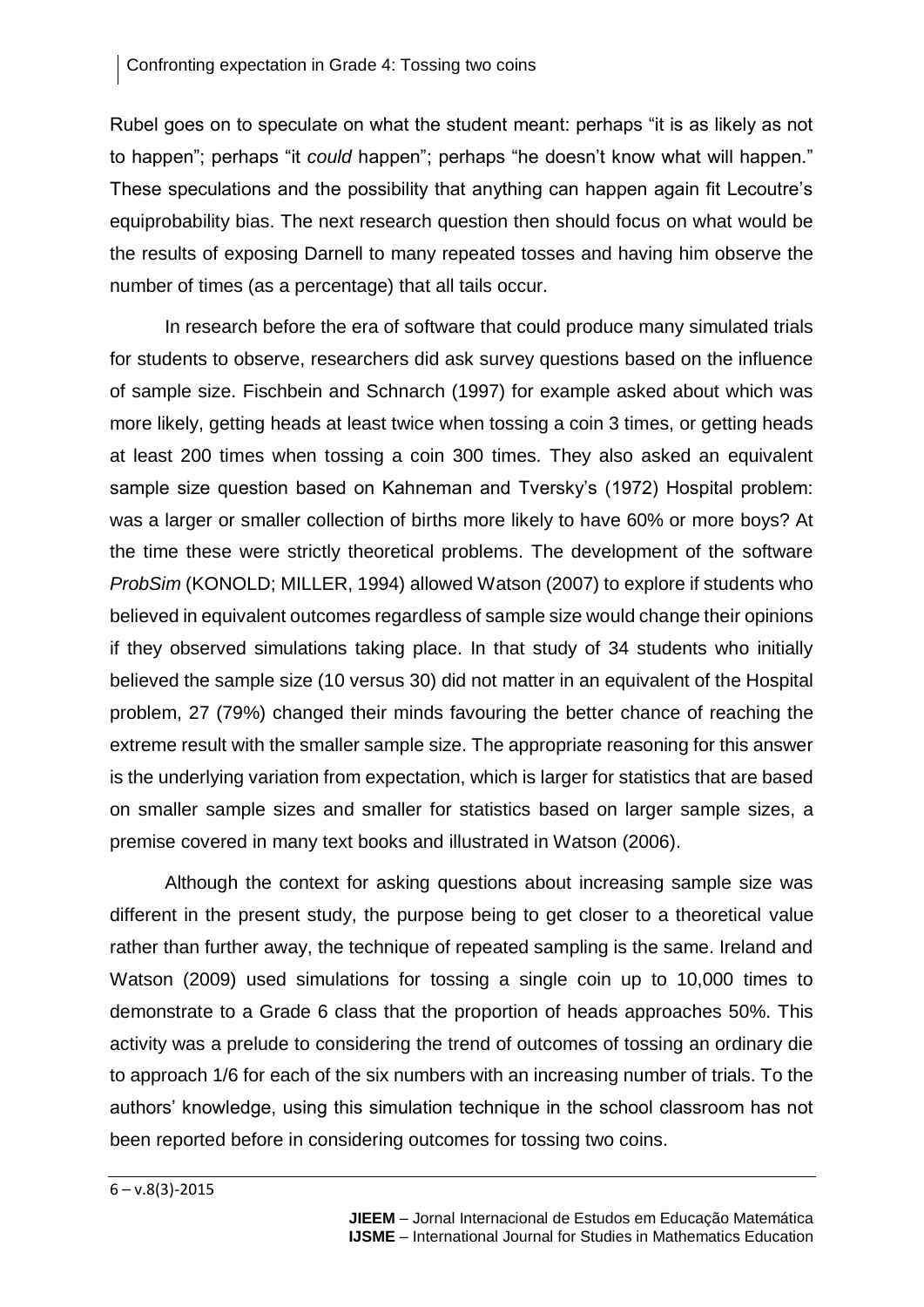Watson; English

#### **AIMS**

In moving from previous research focusing on answers to specific probability questions and perhaps the follow-up justifications of some students, this study was classroom based, building on students' experiences with a single coin, initially to create a model illustrating the expectation of outcomes. It was of interest to explore students' beginning beliefs and document how first performing trials, then carrying out simulations, led to a change in belief about the underlying model for tossing two coins.

The experiences students had had in the first part of the study with a single coin (ENGLISH; WATSON, 2014) had not only confirmed their initial expectation that the probability of obtaining a head on a single toss was 1/2, but also exposed them to variation across many samples of 10 trials that could challenge their expectation. Simulations with larger sample sizes demonstrated that the percentage of outcomes (heads) approached 50% as the sample size increased (WATSON; ENGLISH, 2013). The aims of this part of the study hence were to:

(i) allow students to express their expectation for all outcomes possible when two coins are tossed;

(ii) document students' experiences and conclusions from tossing two coins 12 times and recording the results, followed by combining these results for the whole class.

(iii) allow students to complete large numbers of trials in the software *TinkerPlots* and document the influence on their beliefs.

### **METHODOLOGY**

#### **Participants**

Four grade 4 classes and one grade 4/5 class from a large, middle socioeconomic Australian school participated during the first year of a three-year longitudinal study (2012-2014). This paper focuses only on the Grade 4 students whose parents had given ethics approval ( $n = 91$ ; mean age = 9.5 years) in reporting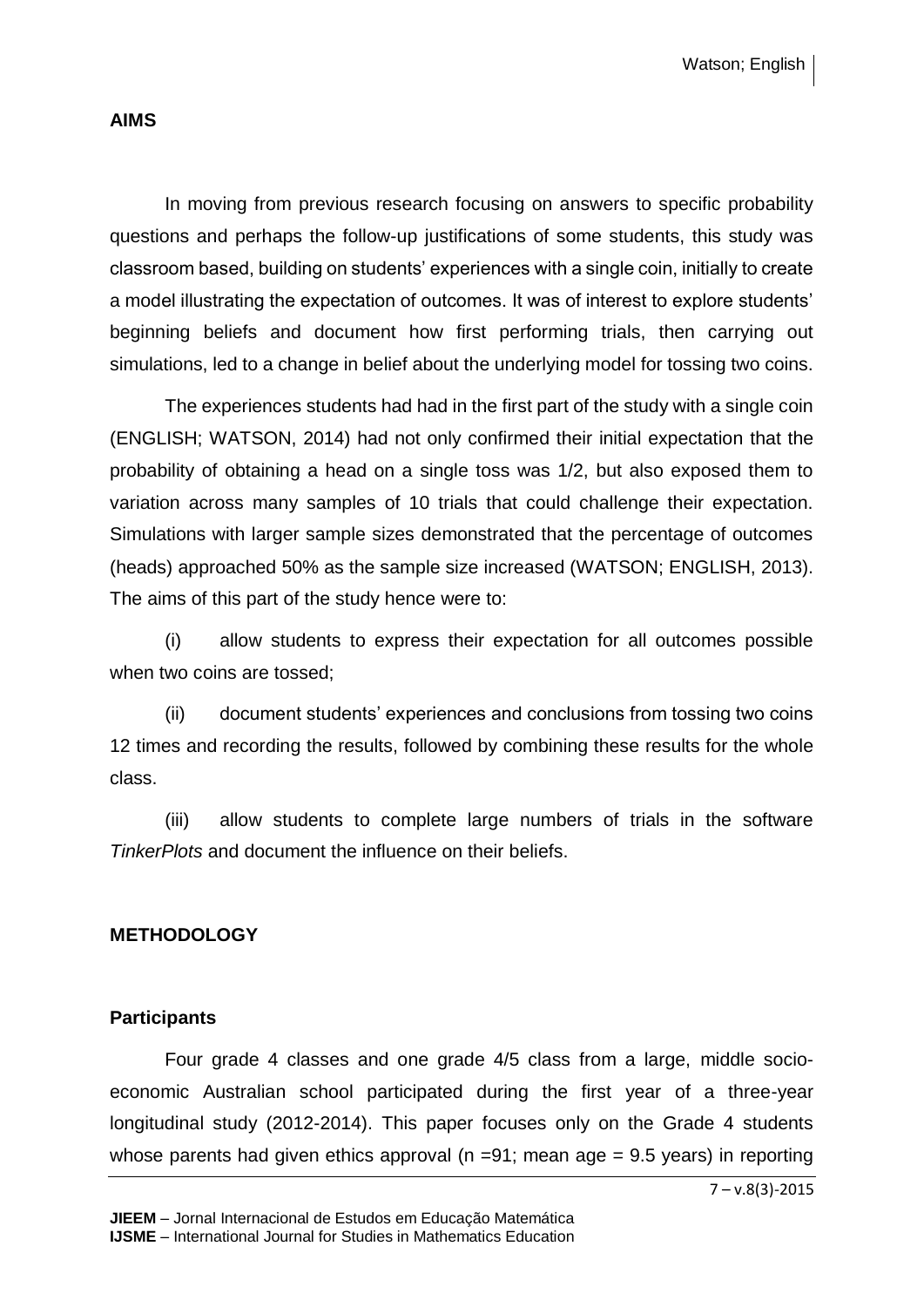the findings, 43% of whom were classified as learners with English as their second language (ESL).

# **Design and Implementation**

A design-based research approach was adopted, specifically, a design experiment, which involves engineering an innovative educational environment that supports the development of particular forms of learning and then studying the learning that takes place in the designed environment (COBB; JACKSON; MUNOZ, in press; KELLY; LESH; BAEK, 2008). Given that the teachers' involvement in the study was vital, professional development sessions were conducted in preparation for their implementation of the activity lessons; these were followed by debriefing sessions where researchers and teachers reflected on the students' and their own growth and development.

The long-term purpose for the students by the end of Grade 6 was to have an understanding of informal inference (MAKAR; RUBIN, 2009), to be able to apply this understanding to conducting statistical investigations on their own initiative, and to develop critical thinking wherever statistical literacy contexts arise in their experience. Part of the foundation in the first year for developing this understanding was experiencing variation and expectation as they arise in situations involving data (WATSON, 2005). As well, the tool employed for students to experience and explore data sets constructively was *TinkerPlots: Dynamic Data Exploration* (KONOLD; MILLER, 2011). The activities in the first year were hence focused on introducing students to the software and through use of the software in two very different contexts, experience the relationship of variation and expectation while making predictions and confirming or disconfirming them.

The first activity was a 2-hour benchmarking session where students created a survey and conducted it with their classmates, creating pictorial representations of the results, which they then presented to the class and displayed as posters throughout the school (English & Watson, in press). The purpose was to provide the research team with starting points for the two main activities for the year. The first extended activity introduced the graphing features of *TinkerPlots* as a tool to display data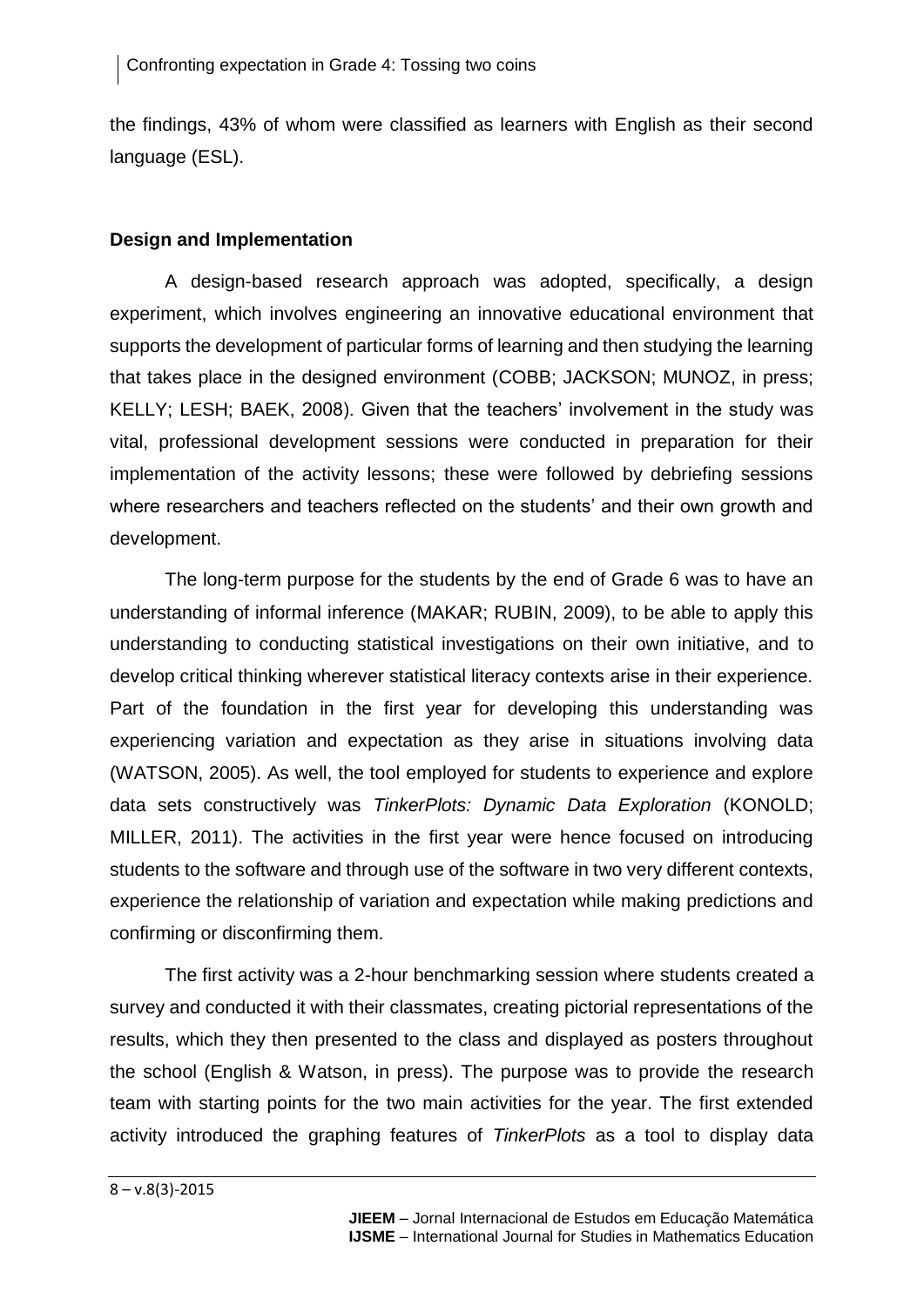collected when all students in each class measured and recorded the arm span of one student in the class. This was followed by having all students' arm spans measured and recorded. The difference in the variation in measurements from the two data sets and the related expectation for the accuracy of the estimates of arm spans was a focus of the activity (ENGLISH; WATSON, 2015). The second extended activity of the first year focused on probability and introduced the Sampler in *TinkerPlots* to students in order to carry out large numbers of simulations of trials of tossing one coin or later two coins.

The regular classroom teachers conducted the activity, which occupied an entire school day. This part of the study occupied a 5-day week with one class completing the activity each day. A research team of 4 (including the authors) was in attendance each day to assist the teachers and students, and collect data via video taping of two focus groups (each comprising two students) in each class, camera shots, and notes of observations. A detailed lesson outline was prepared for the teachers, as was a workbook for students. The student workbook was 19 pages long and consisted of instructions for hands-on activities with coins for students, together with questions about the outcomes requiring students' written responses. As well, the workbook included approximately seven pages of explicit instructions with screen dumps for setting up the Sampler in *TinkerPlots*, which the students were expected to create for themselves. A very reduced version of the workbook with space for writing and *TinkerPlots* instructions removed is presented in the Appendix for the second part of the activity involving two coins. The lesson plan for teachers was 12 pages long, including the blank tables to be transferred to white boards for recording student data and suggested solutions for models that the students were asked to create. The introduction to the lesson plan included the relevant descriptors from *The Australian Curriculum: Mathematics* (ACARA, 2013) for Grades 4 and 5 for Probability and links to the state curriculum, which the teachers were being asked to implement that year. Following a request from one of the teachers after the first extended activity, the lesson plan and student workbook were combined for the teachers with the relevant workbook pages interleaved with the lesson plan pages.

Students worked in pairs and each pair had a laptop computer for work with *TinkerPlots* installed. Although the activity of coin tossing and carrying out simulations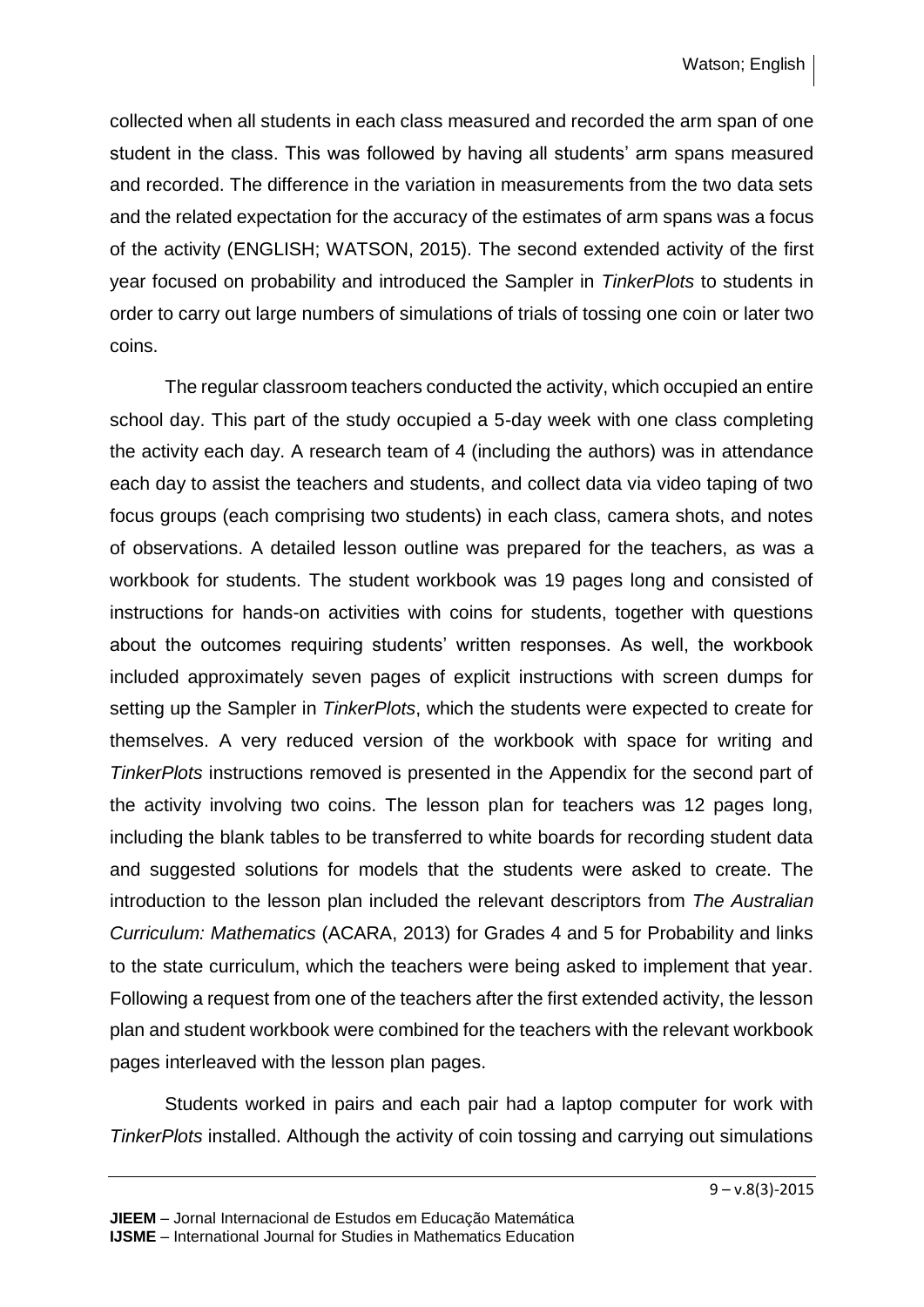was conducted in pairs, students were asked to write their own answers and explanations in their individual workbooks. At the end of the year, 43 students were selected to be interviewed, either in groups or individually, about the activities undertaken during the year. These students had either been members of class focus groups or were observed by teachers or researchers to provide interesting comments during the classroom discussions.

### **Data**

The data analyzed in this report came from the sources listed in Table 1. They are associated with the aims of the study. Some students were absent for part of the day for other school requirements and hence for some items the number of responses is reduced by one or two.

**Table 1 -** Data collection associated with aims of the study (*n*=91)

|       | Aim                                                               | Data                                                                     |  |  |  |  |
|-------|-------------------------------------------------------------------|--------------------------------------------------------------------------|--|--|--|--|
| (i)   | Expectation for tossing 2 coins                                   | Appendix: Q1 (categories of model)                                       |  |  |  |  |
| (ii)  | Student data from 12 tosses of 2 coins,<br>experiencing Variation | Appendix: Q3 (agreement with model), Q4,<br>Q7 (range of plots provided) |  |  |  |  |
|       | <b>Combined class results</b>                                     | Appendix: Q10, Q11 (levels of response)                                  |  |  |  |  |
| (iii) | TinkerPlots data from large sample<br>sizes, with less Variation  | Appendix: QT6, QT8, QT9<br>(levels of<br>response)                       |  |  |  |  |
|       | Final Expectation for tossing 2 coins                             | Appendix: Q12 (categories of model)                                      |  |  |  |  |

# **Analysis**

The data were clustered by similarities in the understanding displayed in the written responses to four groups of questions: Q1; Q10 and Q11; QT6, QT8 and QT9; and Q12. The criteria for the categories, which generally reflect the correctness of the responses are given when the results are presented. For Q1 and Q12, categories are clustered by whether the basic representation is based on three outcomes or four. For Q10 and Q11 hierarchical categories reflect the growing appreciation of variation and change in pattern as the number of trials is increased. After the introduction of *TinkerPlots*, transcripts from the classroom discussions as well as workbook extracts document the students' impressions of the emerging model. The final understanding

 $10 - v.8(3) - 2015$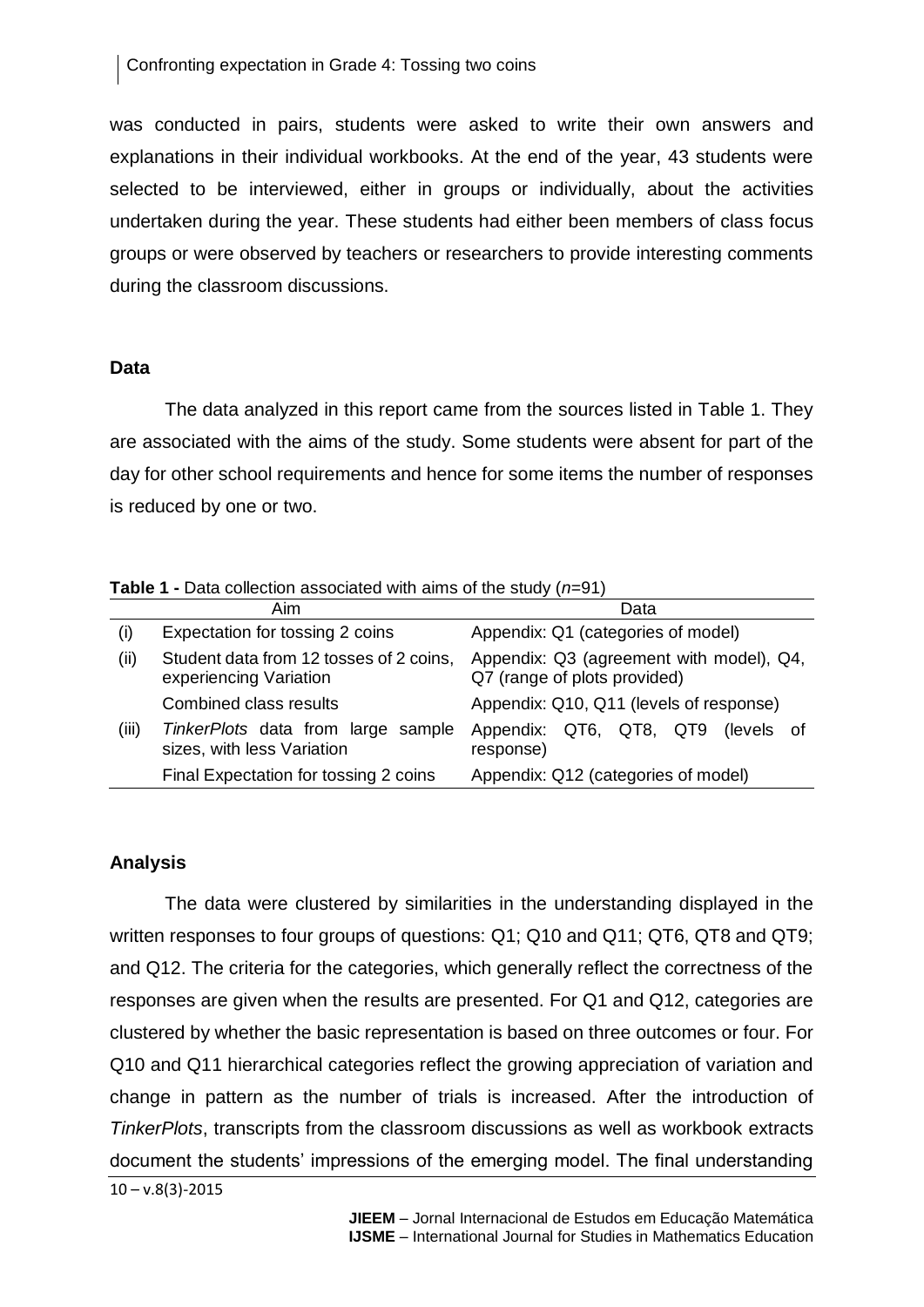from the day is expressed in the models created in Q12. Q7 responses of students show great variation in the type of plot created and are categorized into nine groupings. Extracts from end-of-year interviews with some students are provided as evidence of the understanding being developed or consolidated in relation to the combination of the class data and creation of a final model after many simulations are completed.

#### **RESULTS**

#### **Aim 1: Expectation for tossing two coins**

As was to be expected for students with little experience in analyzing the possible outcomes from tossing coins, the mention of three outcomes – two heads, two tails, or one of each – led to the suggestion by many students (74%) of three outcomes, with a mixture of associated probabilities. Although 23% of students could list four outcomes only two could correctly associate the probability of 1/4 with each. Table 2 details the subgroups of responses for models for either three or four outcomes, with 35% of students not assigning specific probabilities to their outcomes and the same percentage assigning inappropriate values, often not summing to 1.

| Category  | Description    | Sub            | Description                                                      |                | Frequency |
|-----------|----------------|----------------|------------------------------------------------------------------|----------------|-----------|
|           |                | Category       |                                                                  |                |           |
| A         | Four           |                |                                                                  |                | 21        |
|           | outcomes       |                |                                                                  |                |           |
|           |                | A <sub>1</sub> | Distinguishes 4 outcomes with<br>probabilities                   | $\overline{2}$ |           |
|           |                | A2             | Distinguishes 4 outcomes,<br>no probabilities                    | 13             |           |
|           |                | A <sub>3</sub> | Distinguishes 4 outcomes,<br>incorrect probabilities             | 6              |           |
| B         | Three          |                |                                                                  |                | 67        |
|           | outcomes       |                |                                                                  |                |           |
|           |                | <b>B1</b>      | Distinguishes 3 outcomes,<br>probabilities $1/3$ , $1/3$ , $1/3$ | 22             |           |
|           |                | <b>B2</b>      | Distinguishes 3 outcomes,<br>no probabilities                    | 19             |           |
|           |                | B <sub>3</sub> | Distinguishes 3 outcomes,<br>inappropriate probabilities         | 26             |           |
| <b>NA</b> | Idiosyncratic/ |                |                                                                  |                | 3         |
|           | No response    |                |                                                                  |                |           |
|           |                |                |                                                                  |                | 91        |

**Table 2 -** Preliminary models for outcomes of tossing two coins [Q1 in Appendix]

 $11 - v.8(3) - 2015$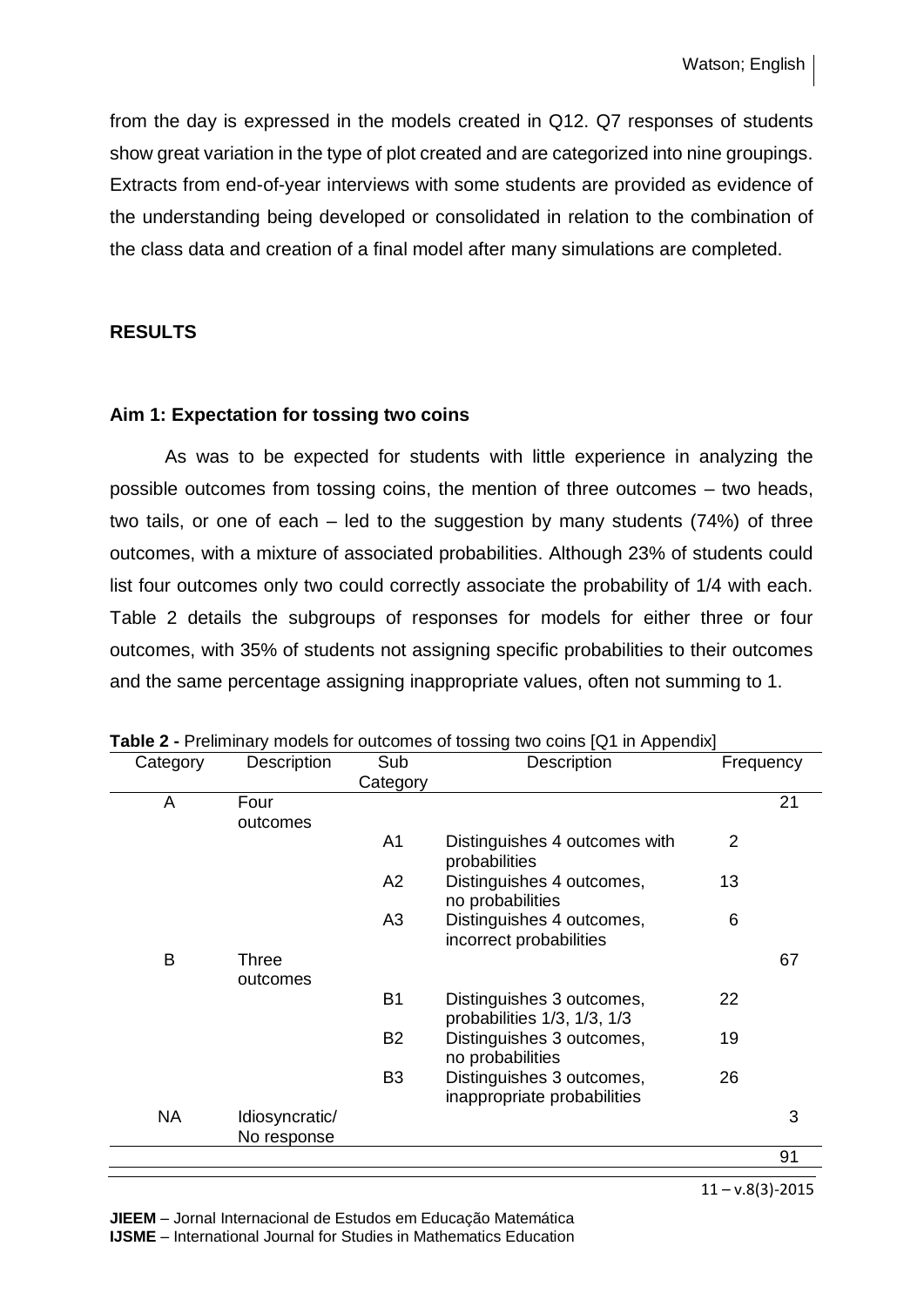The outcomes show that at the beginning of this part of the activity only two students could state an accurate model for tossing two coins, although 13 could list the four outcomes without assigning a probability. Despite experiencing the earlier part of the activity with the equally likely value of 1/2 for outcomes for a single coin, only 22 students (24%) carried this equal probability idea forward to the three outcome model with a probability of 1/3 for each outcome.

# **Aim 2: Document students' experiences conducting trials**

Following through the questions in the workbook, students predicted the outcomes for 12 tosses of two coins, carried out the trials, recorded answers in a table (Q4) and graphed the results in any way they preferred. No instructions were given for the representation. Nine categories of graphs were identified with types, percentages, and examples provided in Figure 1. The main experience students had had with graphing before engagement with this project was using bar graphs but earlier in the project they had been introduced to stacked dot plots through their use of *TinkerPlots*. These were the two most frequently used types of graphs for this task, accounting for 78% of representations. Between two and six students drew value plots, line graphs, pictographs, or pie graphs, with two producing tallies or tables.

| Q7. Graph your results below.<br>$\frac{\text{H} \cdot \text{d} \cdot \text{s}}{\text{H} \cdot \text{d} \cdot \text{s}}$ or $\frac{\text{H}}{\text{d} \cdot \text{s}}$ ?<br>$10^{10}$<br>$\sqrt{\frac{2}{3}}$<br>Tails<br>$\frac{1}{16}$<br>$\blacktriangleright$ HH<br>q<br>コ<br>ь<br>$\overline{5}$<br>丂<br>4<br>4<br>3<br>3<br>$\overline{3}$<br>3<br>$\overline{z}$<br>$\mathfrak T$<br>2<br>2 | 乖<br>eac<br>$\mathfrak u$<br>2<br>O                                                   |
|----------------------------------------------------------------------------------------------------------------------------------------------------------------------------------------------------------------------------------------------------------------------------------------------------------------------------------------------------------------------------------------------------|---------------------------------------------------------------------------------------|
| Bar graph-vertical (43%)                                                                                                                                                                                                                                                                                                                                                                           | Bar graph-horizontal (13%)                                                            |
| æ<br>88<br>ൿ<br>йμ<br>$B_0$ <sup><math>\uparrow</math></sup><br>т٢                                                                                                                                                                                                                                                                                                                                 | $\mathbf{z}$<br>3<br>8<br>q<br>$\mathbf{u}$<br>10<br>6<br>7<br>12<br>5<br>$^{\prime}$ |
| Stacked Dot plot (22%)                                                                                                                                                                                                                                                                                                                                                                             | Value type (7%)                                                                       |

**Figure 1.** Examples of graphs produced of outcomes for 12 tosses of two coins (2% were not complete).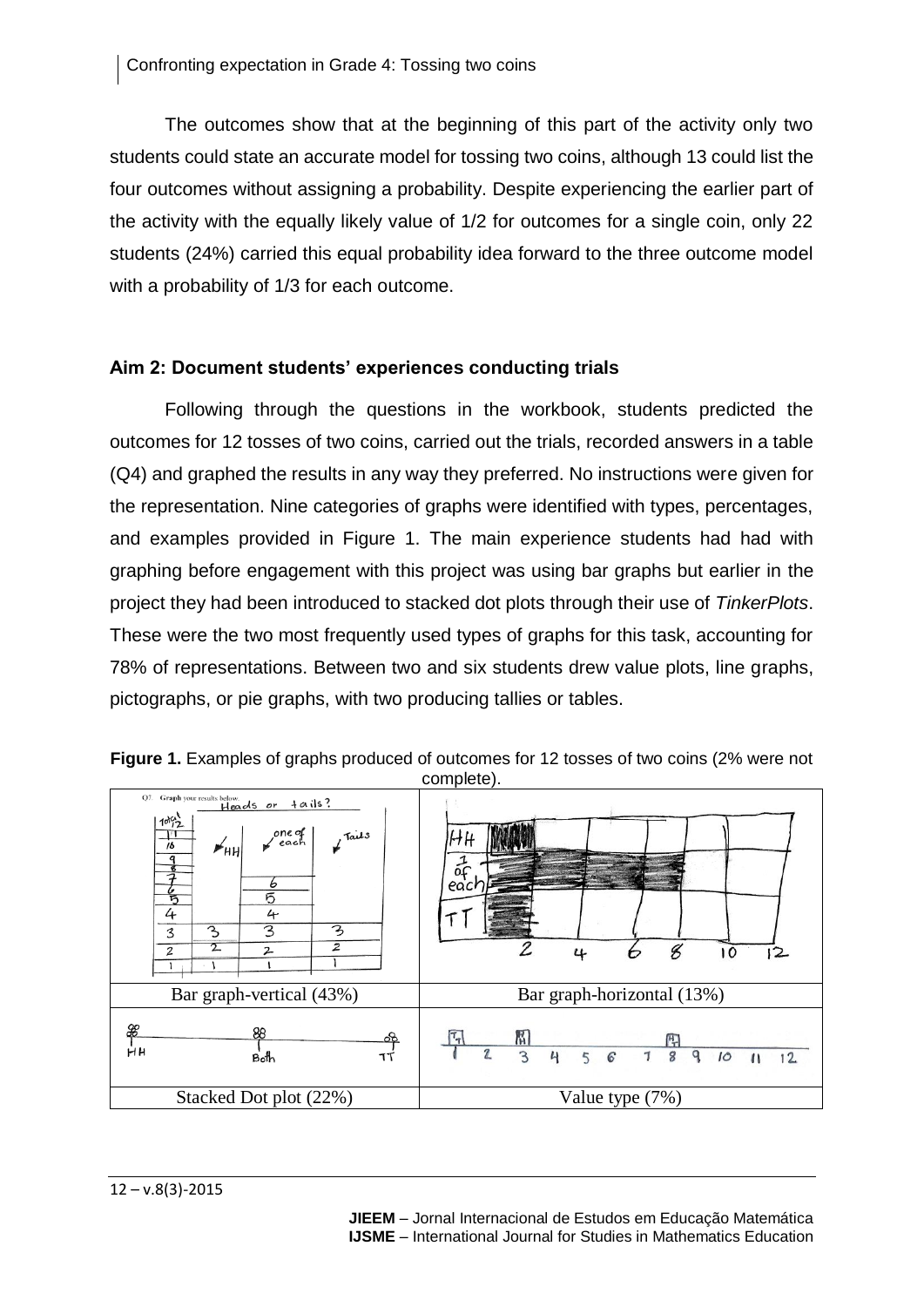

The group results, when combined for the entire class, are shown for one class in Figure 2, with students sticking post-it notes on a white board. Similar plots were produced in each class. Question Q10 (Appendix) focused on why the shape of the combined class was about twice as high in the middle as for two heads and two tails. Of interest were the levels of response and particularly those that could go beyond the visual observation to explain the combination of outcomes. Table 3 summarizes the levels of response with examples and frequencies. Sixty-five percent of students had at least an intuitive appreciation of the reason for the observed outcomes.

**Figure 2.** Combined outcomes from all groups in one of the classes

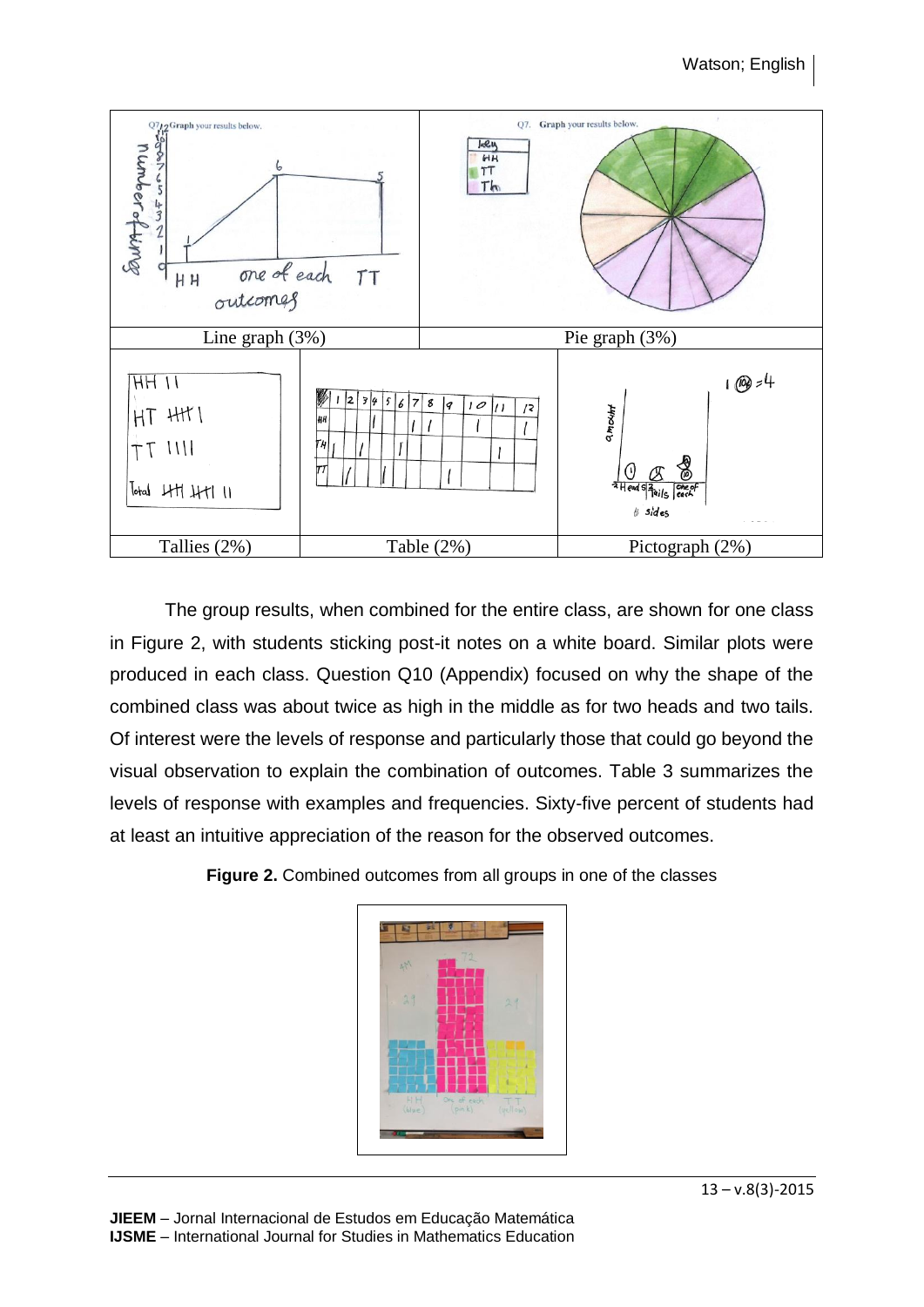| Level          | Description                                                                 | Examples                                                                                                                                                                                                                                                                                                                                                                                                                                                             | Frequency |
|----------------|-----------------------------------------------------------------------------|----------------------------------------------------------------------------------------------------------------------------------------------------------------------------------------------------------------------------------------------------------------------------------------------------------------------------------------------------------------------------------------------------------------------------------------------------------------------|-----------|
| $\overline{2}$ | <b>Explanation of more</b><br>possibilities/combina<br>tions for $\{H, T\}$ | Because in the middle one there are<br>2 ways tails and heads/heads tails.<br>Because one of each can count as<br>HT or TH.<br>column<br>The centre<br>has a<br>lot<br>there<br>$\overline{2}$<br>different<br>is<br>because<br>combinations.                                                                                                                                                                                                                        | 25 (27%)  |
| 1              | Observation of<br>"more" outcomes,<br>likely, chance                        | Because when people tossed it lots<br>of people had one of each.<br>It is twice as big because mostly H<br>and T will go together.<br>Because there were two coins, it is<br>most likely one will be heads and<br>one will be tails.                                                                                                                                                                                                                                 | 35 (38%)  |
| 0              | NR, idiosyncratic<br>reason                                                 | Well both sides each have a name<br>one is heads and one is tails and so<br>that means it is likely to land on<br>both.<br>I think the centre column is bigger<br>because the person who rolled it<br>might have rolled it longer.<br>I think it is approximately twice the<br>size because it is likely one of the<br>coins will spin less and it is kind of<br>chance and they can be in diff[e]rent<br>order so its like 2 probity [probably]<br>joined together. | 31 (34%)  |

**Table 3.** Responses to Q10 (Appendix) on the shape of the class graph of outcomes tossing two coins (cf. Figure 2)

The next question, Q11, was designed to see if students would look at the overall shape (in a proportional sense) of the class plot and their individual plots, rather than details of the numbers involved. Generally students recognized the similarity. The levels of response, example responses, and frequencies are presented in Table 4. Again over 60% of students could express an intuition related to the difference in proportions.

|                  |  | <b>Table 4.</b> Responses to Q11 (Appendix) on the difference/similarity of the class graph and the |  |  |
|------------------|--|-----------------------------------------------------------------------------------------------------|--|--|
| students' graphs |  |                                                                                                     |  |  |

| Level | Description                                                                             | Examples                                                                                                                                                                           | Frequency |
|-------|-----------------------------------------------------------------------------------------|------------------------------------------------------------------------------------------------------------------------------------------------------------------------------------|-----------|
| 2     | Comparison that<br>includes an<br>indication student<br>sees proportions<br>are similar | They both have so much more TH<br>than TT and HH.<br>My one is nearly similar because the<br>HT and TT was the one that I had the<br>most in and HH was the one I had the<br>less. | 57 (63%)  |
|       |                                                                                         |                                                                                                                                                                                    |           |

 $14 - v.8(3) - 2015$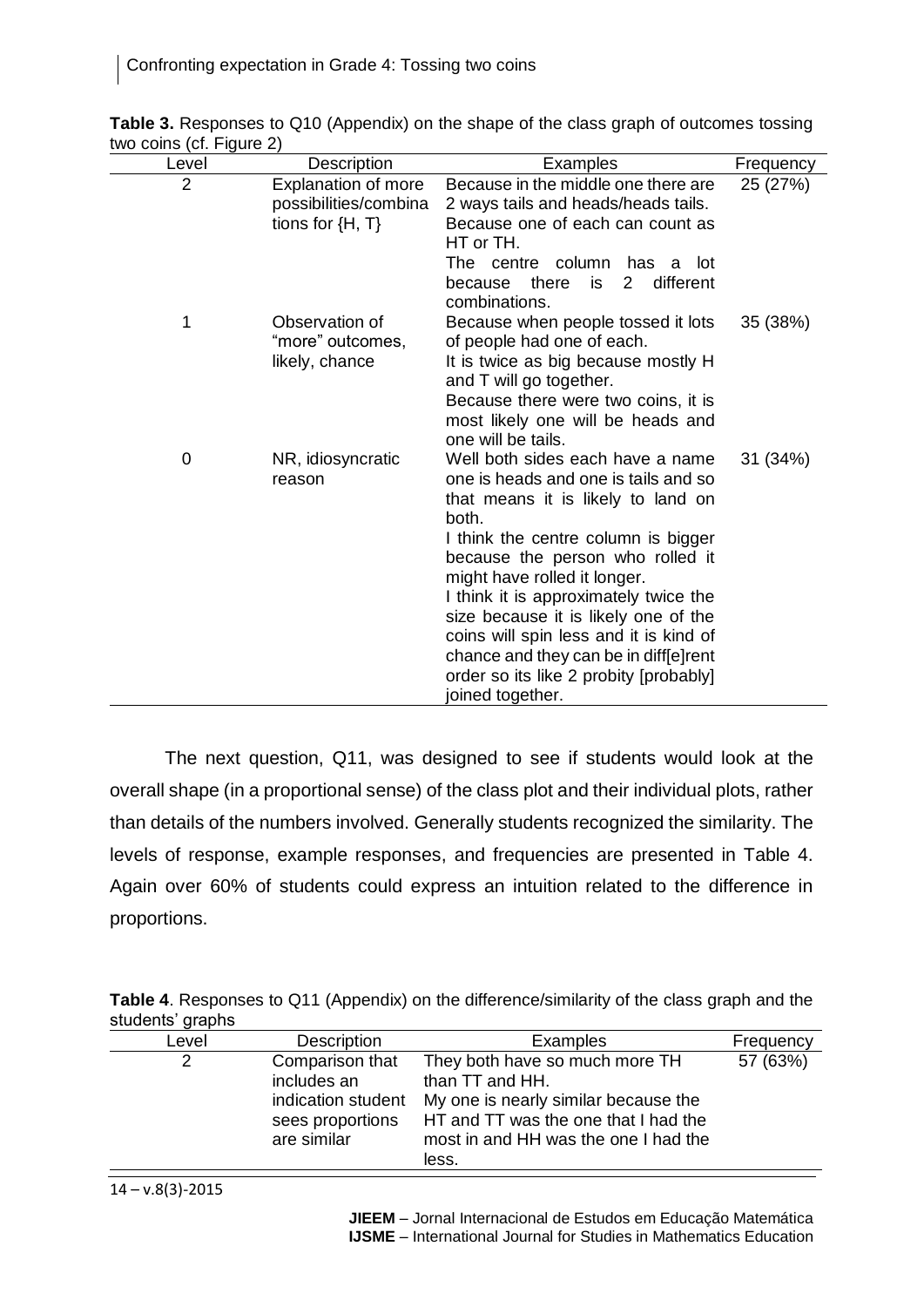| $\mathbf 1$ | Basic comparison<br>of numbers | My one is similar to the board's<br>because there is more in the middle.<br>There will be 10 t's of differences<br>because there's lots of people and it's<br>really unlikely for all of us to get the<br>same.                                                                                                                                                                                                                  | 25 (25%) |
|-------------|--------------------------------|----------------------------------------------------------------------------------------------------------------------------------------------------------------------------------------------------------------------------------------------------------------------------------------------------------------------------------------------------------------------------------------------------------------------------------|----------|
| 0           | Unintelligible                 | Our outcomes were different to the<br>class outcomes because there were<br>more people in the class than me and<br>Nghia.<br>The classes outcomes were spread<br>apart but our graph was only half way.<br>Its different because the class is<br>everybodys and with ours the number<br>is different because.<br>That graph shows the whole class's<br>outcome wher[e]as my graph only<br>showed my outcomes and my<br>partners. | 11 (12%) |

# **Aim 3: Document the influence of a large number of trials**

Students had used the graphing tool of the software *TinkerPlots* (Konold & Miller, 2011) earlier in the year and were familiar with its basic operation. For this activity they were using the Sampler tool, which in this case carried out many simulations of tossing two coins. The students were shown the steps to set up the Sampler and asked to carry out 500 trials and keep track of the number and percentage of each outcome obtained. Not only was the purpose of this part of the activity meant to support the understanding of results approaching 25% for each of two heads and two tails and 50% for one of each, for a much larger number of trials, but also it was intended to reinforce the understanding of the combining of HT and TH from the order tossed by the Sampler. The process of using the Sampler is shown in Figure 3. On the left is the outcome for 500 tosses of two coins showing the four outcomes HH, HT, TH, and TT in four bins. It is then possible to drag and drop one of the icons from the HT bin into the TH bin, resulting in the plot on the right. The plot on the right simulates the same proportions of the outcomes as seen in the class plot (which had only about 120 outcomes). The plots could be labeled with percents to reinforce the relationship to the probabilities of the outcomes.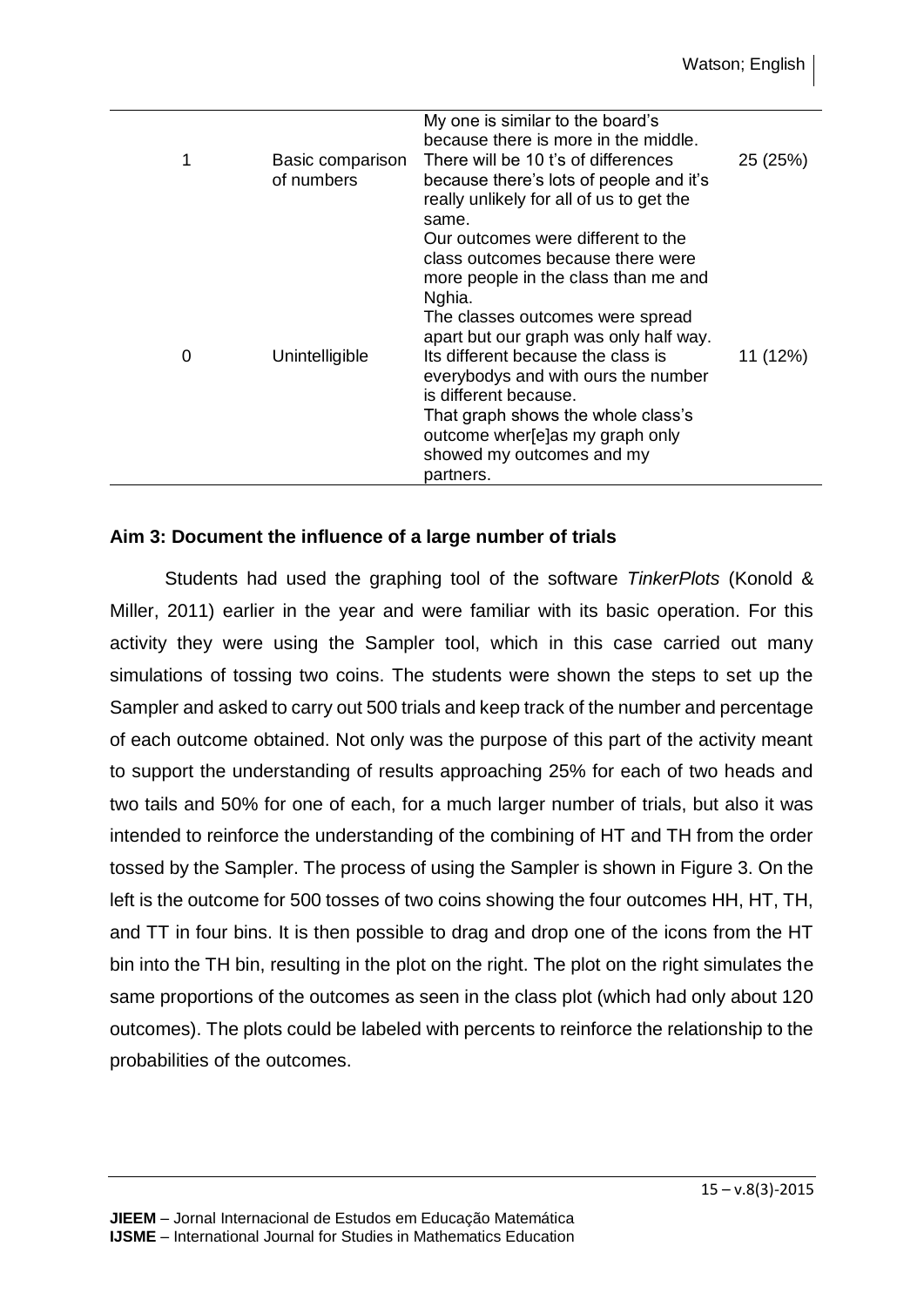

**Figure 3**. *TinkerPlots* simulation of 500 tosses of two coins

The questions QT6 to QT11 (Appendix) led students through the above steps asking them to explain what was happening. The question QT6 expected students to respond that the difference between the *TinkerPlots* graph and the class results graph was that there were four columns in *TinkerPlots* (Figure 3, left) and only three in the class graph. Seventy-five percent of students responded appropriately. The other 25% of students responded with other characteristics of the graph, such as "It looks bigger" and "… it's neater and the icons are circles."

Question QT8 asked why the graph was more like the class graph after combining two bins for HT and TH (Figure 3, right). Again 75% of students suggested an appropriate reason, with 1/3 of these specifically noting the combining of the two outcomes HT and TH. Still 25% struggled, with no response or responses such as "Not really, this graph is more clustered" and "No because it has two colours instead of one."

The purpose of QT9 was to give the opportunity for students to mention specifically that the middle column was *twice* the height of the other two. In fact 44% of students did this, whereas 44% made more general comments such as "It looks bigger and fatter." Only 12% of students did not respond or provided comments that were uninterpretable.

The final question in the workbook (Q12 in the Appendix) moved back from the simulations and asked students to produce a model for tossing two coins and the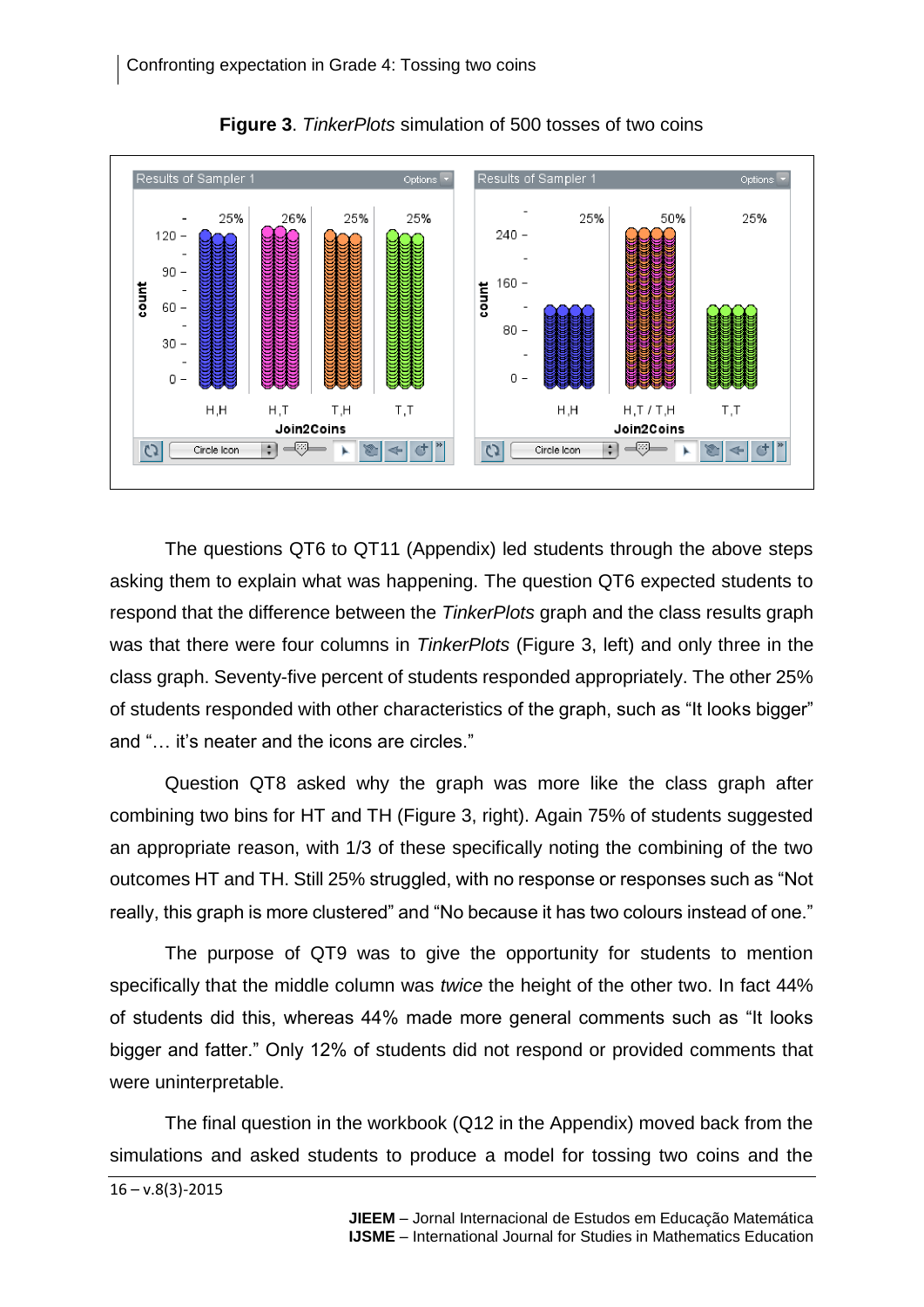outcomes obtained. As a class with their teachers they had earlier created a model for one coin with arrows and labels of 1/2 for each outcome. For this task, however, there was no assistance and students created their models in their own workbooks. Some pairs of students worked together and produced similar models, whereas other pairs worked as individuals. A wide range of representations was created and for the purpose of this report they have been analyzed as closely as possible to the way that their initial models for question Q1 were analyzed. This allowed for comparison and judgment to be made of improved understanding over the day's activity. The results for the 91 students are shown in Table 5. Categories A1 to A3 and B1 designate the same responses as these categories in Table 2. Category A4, reporting meaningful probabilities (1/4, 1/4, 1/4, 1/4) with no model of coins, was a new group, representing a growth in appreciation of the importance of quarters but not how the probabilities are linked to outcomes. Also categories B2 and B3 from Table 2 were combined into one with either no probability assigned or inappropriate probabilities. There was also a new category, C, that noted responses based on two coins but no indication of outcomes being combined.

| Category | Description                                      | Sub<br>Category | Description                                                      | Frequency |    |
|----------|--------------------------------------------------|-----------------|------------------------------------------------------------------|-----------|----|
| A        | Four<br>outcomes                                 |                 |                                                                  |           | 54 |
|          |                                                  | A <sub>1</sub>  | Distinguishes 4 outcomes<br>with probabilities                   | 26        |    |
|          |                                                  | A2              | Distinguishes 4 outcomes,<br>no probabilities                    | 15        |    |
|          |                                                  | A <sub>3</sub>  | Distinguishes 4 outcomes,<br>incorrect values                    | 4         |    |
|          |                                                  | A4              | Probabilities of 1/4, not linked<br>to outcomes                  | 9         |    |
| B        | <b>Three</b><br>outcomes                         |                 |                                                                  |           | 6  |
|          |                                                  | <b>B1</b>       | Distinguishes 3 outcomes,<br>probabilities $1/3$ , $1/3$ , $1/3$ | 3         |    |
|          |                                                  | B2/3            | Distinguishes 3 outcomes,<br>inappropriate or<br>no probability  | 3         |    |
| C        | Two coins with<br>single outcomes but            |                 |                                                                  |           | 22 |
| NA       | no combinations<br>Idiosyncratic/<br>No response |                 |                                                                  |           | 9  |
|          |                                                  |                 |                                                                  |           | 91 |

**Table 5.** Final models for outcomes of tossing two coins [Q12 in Appendix]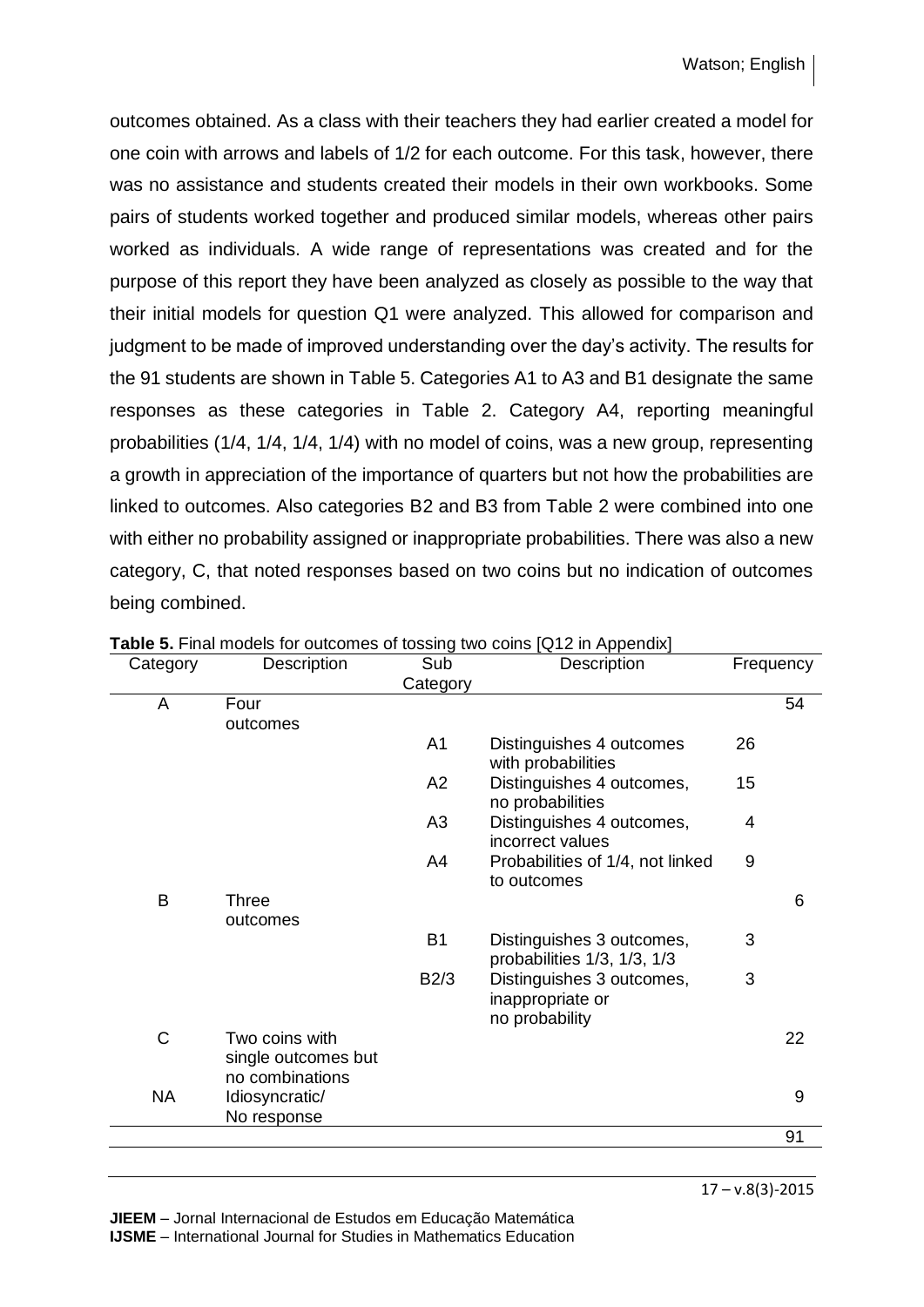Figure 4 displays four examples of responses in three of the categories detailed in Table 5. The distinction between sub-categories A1 and A2 was in the lack of labeled probabilities in the A2 group. The sub-category B1 models had not progressed since the beginning of this part of the activity. The category C responses were clear in modeling the first stage for each coin but were unable to combine outcomes meaningfully. Although it was disappointing that 24% of students could start a model with two coins but not combine outcomes, it was encouraging that 59% appeared to appreciate to some extent the existence of four outcomes, with nearly half of these completing an appropriate detailed representation. Only 7% of students continued to create models of three outcomes.



**Figure 4.** Examples of student models for outcomes of tossing two coins.

 $18 - v.8(3) - 2015$ During the student group interviews conducted at the end of the year, students' further development of three core understandings was explored, namely, (a) the variation in outcomes when two coins are repeatedly tossed 12 times; (b) the four possible outcomes when tossing two coins, with the probability of obtaining a head and a tail being twice that of two heads or two tails, and (c) predictions becoming closer to actual outcomes with increasing numbers of trials. The interviewer commenced the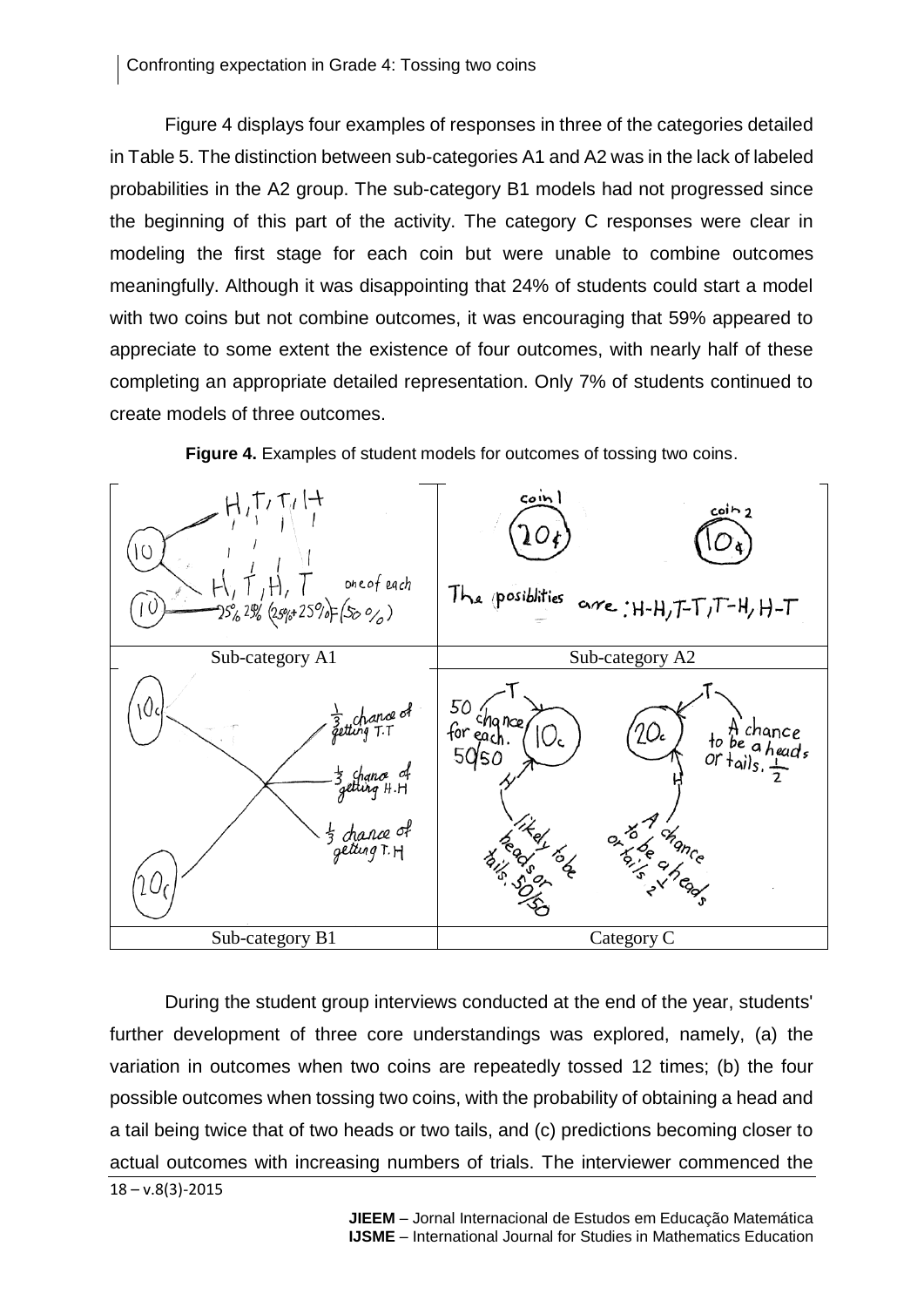interview with the *TinkerPlots* Sampler initially set up to toss two coins just once. It was explained, "I have here a Sampler like we set up to toss 2 coins. You can see it has been Run once. Can you tell me what is happening as we run it 10 times?" (The interviewer changed the Run to 10 and on medium speed to enable the students to explain their observations. The interviewer then expanded the plot to show the results.) The students were asked, "Will it (the plot) look the same if we run the Sampler again?" (The interviewer ran the Sampler a few more times for the students). Their responses to this question (pertaining to understanding (a) above) indicated an appreciation of variation in outcomes, with explanations including, "I don't think so because the first sampler won't influence the other and pretty much there's no way to be certain;" "No, because the chance is just really random;" "Because it might not be the same because there's more chances of others coming, other results coming;" and "Possibly not because like every time you flip it, it's like you're flipping it for the first time so the thing before it has nothing to do with the next one."

Next, the interviewer asked, "Can you remember when we talk about the expected outcome (of tossing two coins once)? We can talk about using a fraction or we can talk about it using a percentage. Can you tell me what those values would be, what those fractions would be or what those percentages would be?" (pertaining to understanding (b) above). For some students, it was necessary for the interviewer to explain the question, such as, "Say, what would be the expected outcome for getting HH? Tell me a fraction or a percentage." Students' responses, including the following, indicated an understanding of the four possible outcomes.

> Student A: (for HH) "25%, and  $\frac{1}{4}$ "; (for TT) "round about the same as for HH"; (and what about for HT or TH?) "Around 50%"; "yeah, there would be much higher cause you know, joined."

> Student B: "Relevantly the HT and TH, if you combine the both together they will be about half of the thing."

> Student C: (Can you remember what we expect to get if we toss the coins?) "Either Heads or Tails;" (Can you remember our four possible outcomes down the bottom here?) "TT, HH, HT and TH" (… and what fraction is each of those?) "Quarters."

On further questioning whether each outcome is ¼, Student C agreed and explained that this represents 25%. Student D further commented, "Either 50% … like either,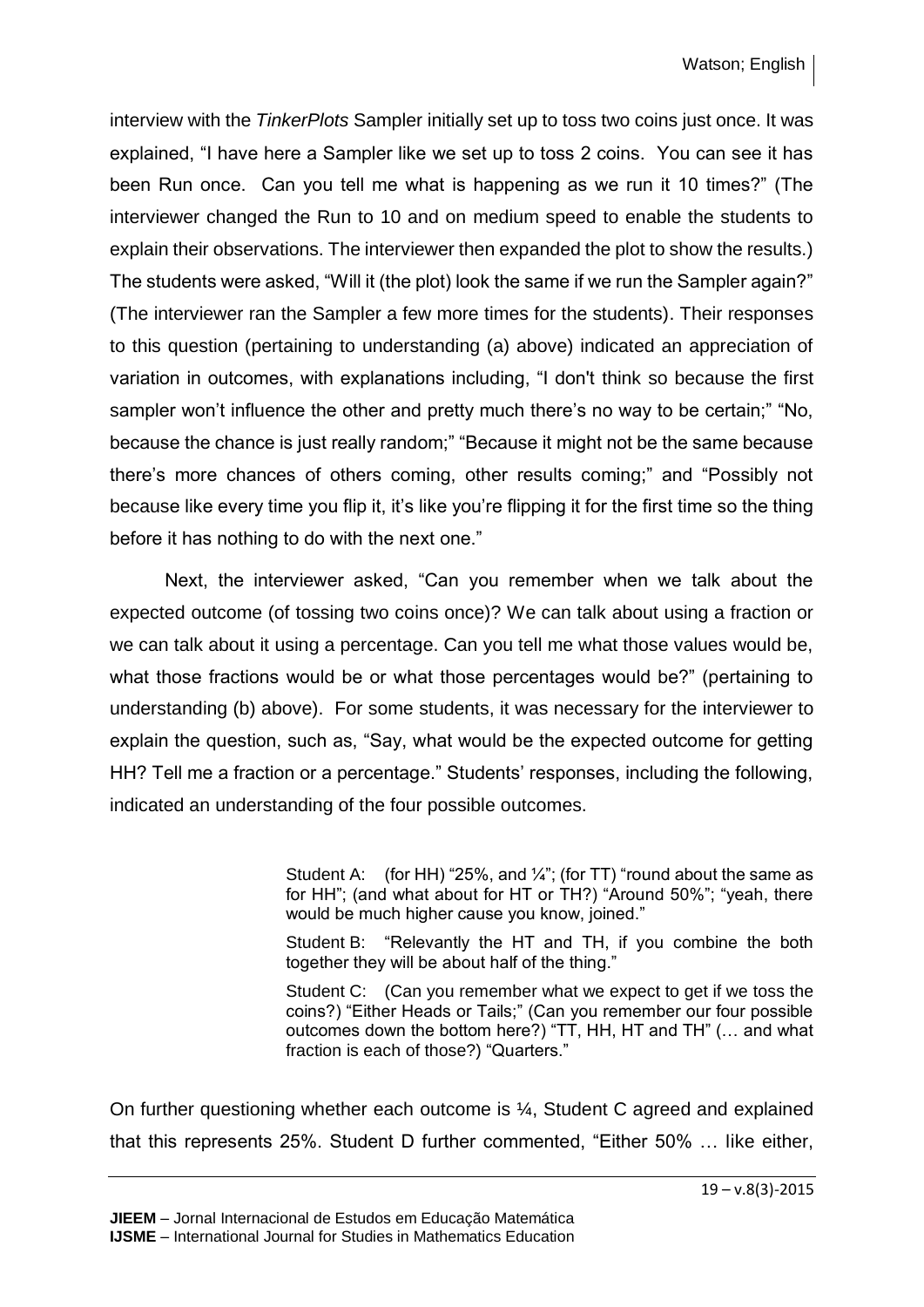each of one, but like you combine both of them together for 50%." When asked which two outcomes would be combined, the student indicated that it was the HT and the TH. Further questioning on what percent would be expected for the HH or the TT elicited the response, "HH 25 and joined together (HT/TH) 50 and TT 25."

Students' responses to understanding (c) regarding the number of times the Sampler might need to run for the predictions to become closer to actual outcomes were varied, with students suggesting "100" and some, "near 100,000." A couple of student groups, however, felt they could not provide an estimate because they considered the variation in outcomes made such a prediction difficult. Their responses suggested an understanding of the relationship between empirical estimates and theoretical probabilities was still developing: "We can't tell, it would be hard to tell how many we'd have to do it cause it's the first time every time so we'd just have to keep doing it till we get the 25%;" and "Um, well it could take as many as like, as many as possible because they could be all different every time ... I'm not sure exactly how many times it would take."

# **DISCUSSION**

First, the outcomes of the study are considered in terms of the aims set. Instead of the traditional teaching of probability outcomes, perhaps through introducing tree diagrams, students were asked to make predictions of the probabilities for all outcomes from tossing two coins, expressing Expectation, and then use trials to confirm their predictions, experiencing Variation in the process. It was imagined by the authors that this would create cognitive conflict for many of the students. Further it was intended that this conflict would be resolved by increasing the number of trials and watching the proportion of outcomes stabilize at the true theoretical values. Without "pretest" knowledge of the students' understanding, the authors based their supposition that many students would predict three equally likely outcomes on anecdotal evidence from work with mathematics teachers who had not been previously introduced to the context. By asking students to describe the chances of all possible outcomes, the plan was to give students a structure to create rather than focus only on the chance of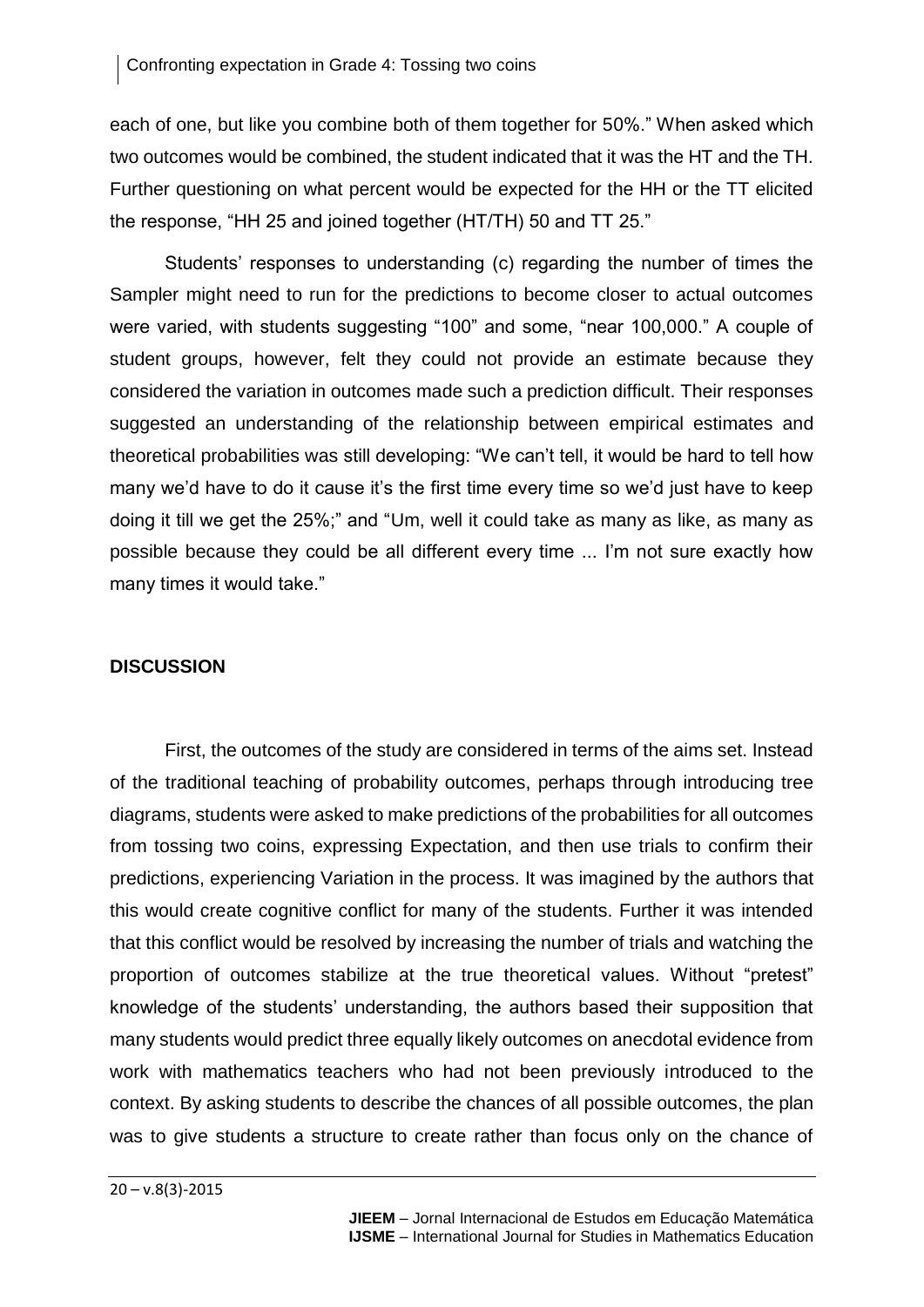tossing only "a head and a tail," as for example in Rubel's (2007) study. This approach may have contributed to taking students away from justifying a single outcome with "anything can happen," and did result in students accounting for all cases they could imagine. Two-thirds of students imagined three outcomes including "a head and a tail" without distinguishing how this might occur. The stage was hence set for providing conflict for this model by completing repeated trials, first by the students themselves, and then using technology.

The second aim hence was to document the students' pathways through the trials and their developing understanding of the reducing variation as trials increased and of the proportion of outcomes for "heads and tails" approaching 1/2 of the total and being visually twice that of the proportion of two heads or two tails. The explanations of students became more sophisticated but not all students could reach a high level of language use. This may have been due to the high proportion of ESL students in the classes. In moving from the trials to an abstract model, 90% of students appeared from their representations to be able to visualize the purpose of the activity although 24% could not take this further to combining outcomes from the two single coins. Fifty-nine percent, however, could at least partially complete the process for fair outcomes, often leading to combining HT and TH for a probability of 1/2. In these cases there was no question of 1/2 or 50/50 for "heads and tails" being a random outcome because probabilities for two heads and two tails were also assigned.

The third aim of producing a final model for two coins was intended to link the experimental outcomes to the theoretical model, that is "building" the model as reasonable based on experience rather than just "being told" the theoretical answer. There was no control group in this study but research of others (e. g., RUBEL, 2010; WATSON; CALLINGHAM, 2013) demonstrates some of the confusions that can result when students have not experienced increasing numbers of trials to confirm or dispute initial beliefs. Rubel found that many students who were asked which was more likely, getting 7 heads on 10 tosses of a coin or getting 700 heads on 1000 tosses of a coin, used a mathematical explanation based on the equality of ratios, 7/10 = 700/100, to claim the two events were equally likely. A similar question asked of 247 students by Watson and Callingham based on getting more than 60% heads when either 10 or 30 coins were tossed, resulted in 50% of students claiming the chances were equal. Some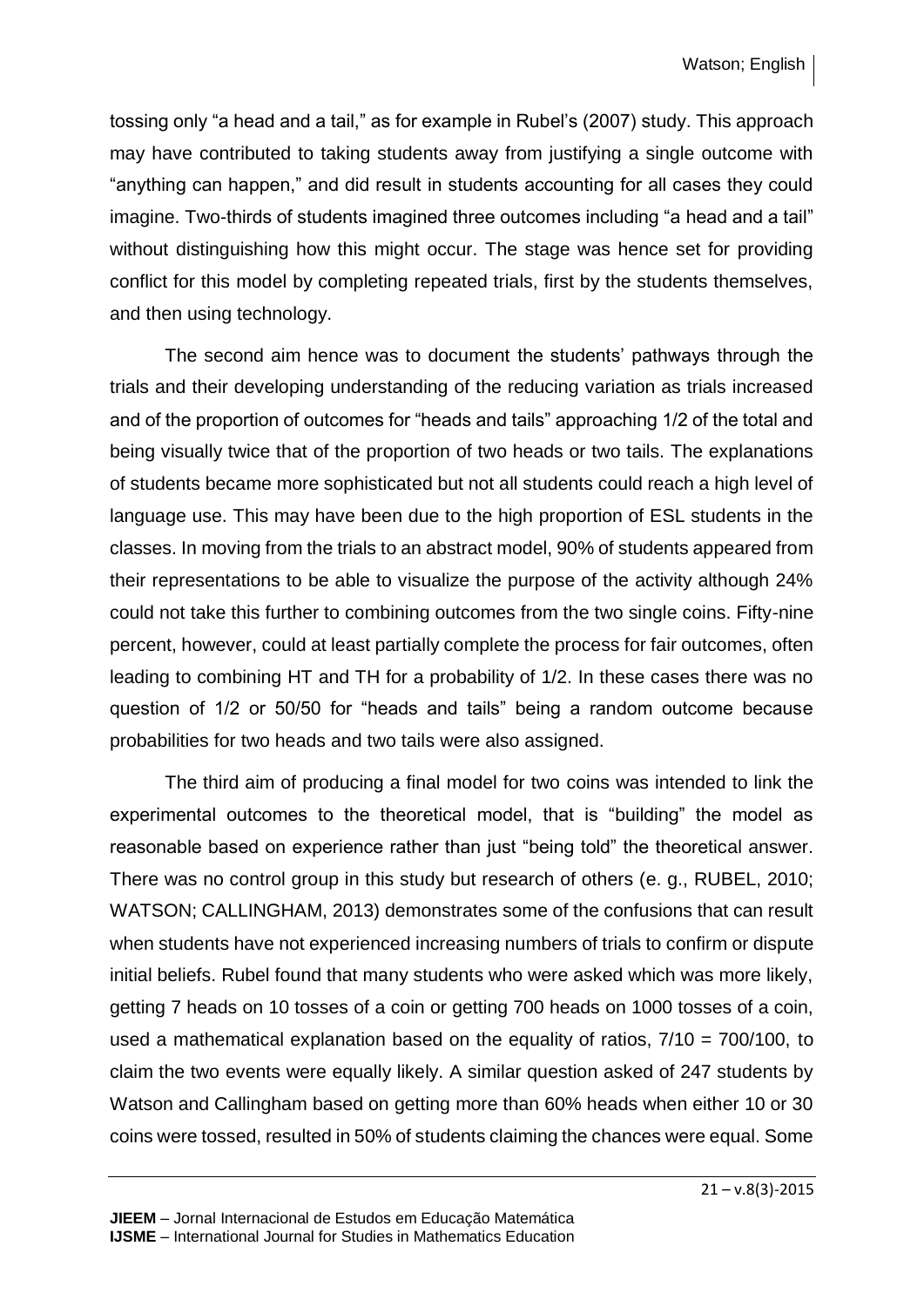reasoning was the same as that of Rubel's students, whereas other explanations included "60% is independent of sample size," meaning the same thing for both settings.

The context for this study, tossing only two coins and not asking for a comparison of probabilities, is much more basic than those used by Rubel (2010) and Watson and Callingham (2013). The difficulties of older students with these more complex problems suggest that interventions such as those used in this study should begin early, when elementary probabilities are being introduced. Although not all Grade 4 students in this study developed sophisticated ideas, there is confidence that most came to appreciate the variation shown with their smaller sample sizes and the closer approach to the expected proportions with larger sample sizes. It is now possible with software such as *TinkerPlots* to simulate increasingly complex probability problems that students meet across the school years; Konold (1994), for example, gave an excellent example of this in considering families with one son and the overall balance of gender in families. If students become familiar with testing their hypothesized theoretical answers with simulations, they may themselves suggest carrying out trials like those of Watson (2007) in a similar situation. Eventually the importance of sample size may become so embedded that in some situations simulations are no longer needed.

Further evidence to support the authors' claim that opportunities such as those provided in this study should begin early is found in the recent work of Pfannkuch, Arnold, and Wild (2014) who were following Grade 11 students' progress in understanding sampling variability and its relationship to drawing informal inferences. Although taking place in a much more advanced setting with much older students, the students were still dealing with issues of sample size and the variability observed in their samples. In their conclusion Pfannkuch *et al*. (2014) conjectured "that learning to understand and reason about sampling variability will take many years for students to develop the complex network of concepts that underpin statistical thinking.". The current authors suggest that Grade 4 is a reasonable place to start, using basic contexts such as tossing two coins and providing for development across the middle years of schooling with other contexts than probability outcomes.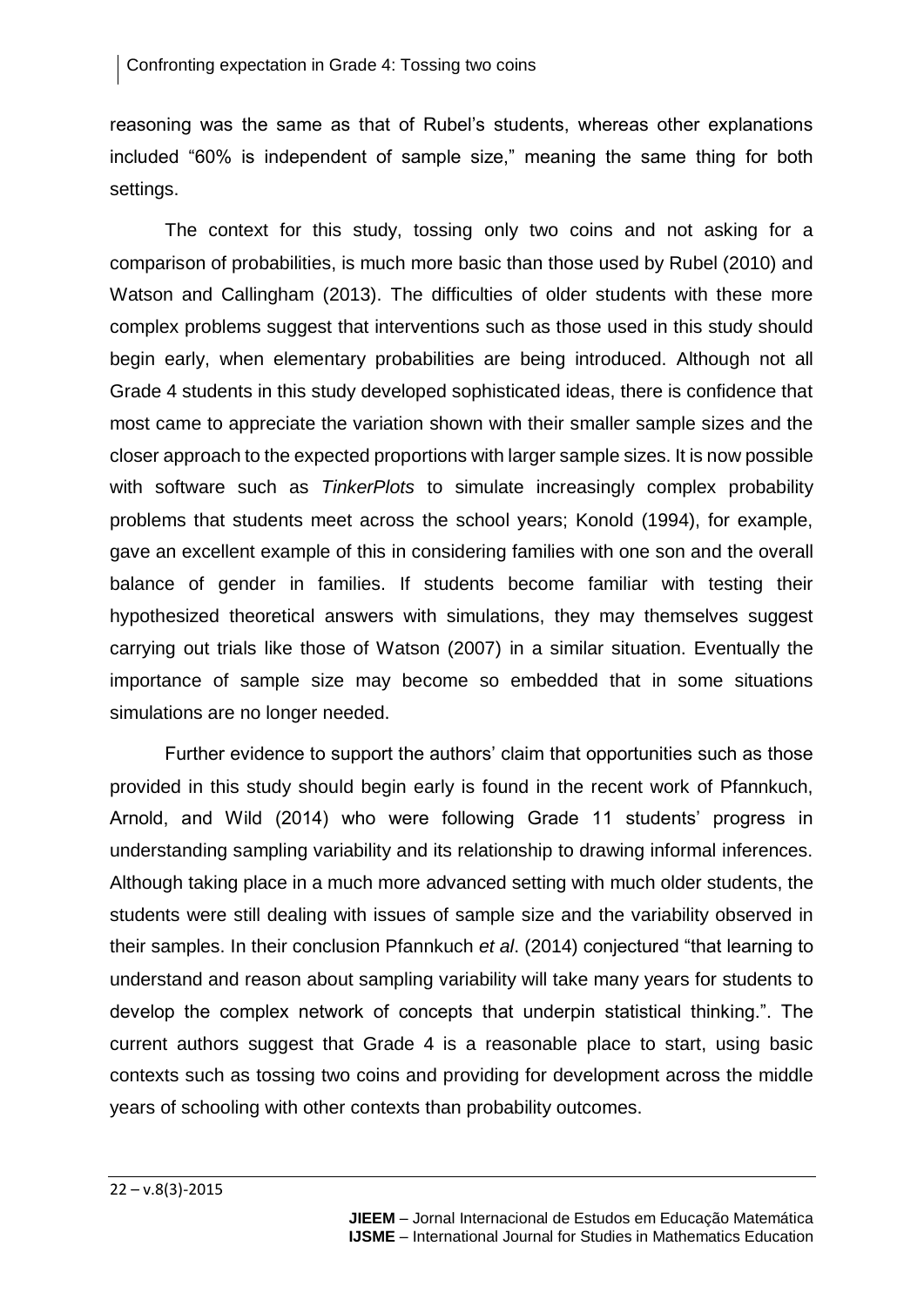Although not a specific aim of the study, another outcome for most students was the increasing awareness of the relationship of frequency counts and percentages. As discussed in Watson and English (2013), when tracking outcomes for repeated large sample sizes, plotting frequencies made the variation appear to increase, whereas using percentages, the decreasing variation with increasing sample size was easily seen on plots with the same scale. The part-whole relationship of the number of desired outcomes and the total number of trials linked fractions (often complex and nonintuitive, e.g., 134/500) to percentages that were easily compared across sample sizes (e.g., 27%).

### **CONCLUSION**

Graham Jones in his 2005 reflections on research into children's reasoning about probability at both the elementary and middle school levels included a comment on "limitations with respect to students' thinking about experimental probability and the connection between experimental and theoretical probability" (JONES, 2005, p. 369) that is, "the frequentist approach to probability" (JONES, 2005, p. 368). It is the experimental approach that was the focus of this study, acknowledging the fundamental link to variation, the concept underlying all of statistics. As seen in some of the earlier work on the probability of events such as tossing two coins (e. g., CARPENTER *et al*., 1981), the expectation of a correct answer was based on the understanding of the theoretical sample space underlying the problem. Explanations for incorrect answers were based on misinterpretations of the idea of "50-50." Although students were expected to "know" the answer, it had to be learned from text explaining the theory rather than from physical experience of seeing a pattern develop through many trials. As this study has shown, students require visual evidence of how empirical relative frequency approaches theoretical probability with decreasing variation in large numbers of trials. Such evidence is difficult to produce without the affordances provided by the Sampler in the *TinkerPlots* program; the inclusion of this technology served as a powerful facilitator of this understanding.

23 – v.8(3)-2015 The results of this study point to reinforcing curriculum documents, including *The Australian Curriculum: Mathematics* (ACARA, 2013), where activities with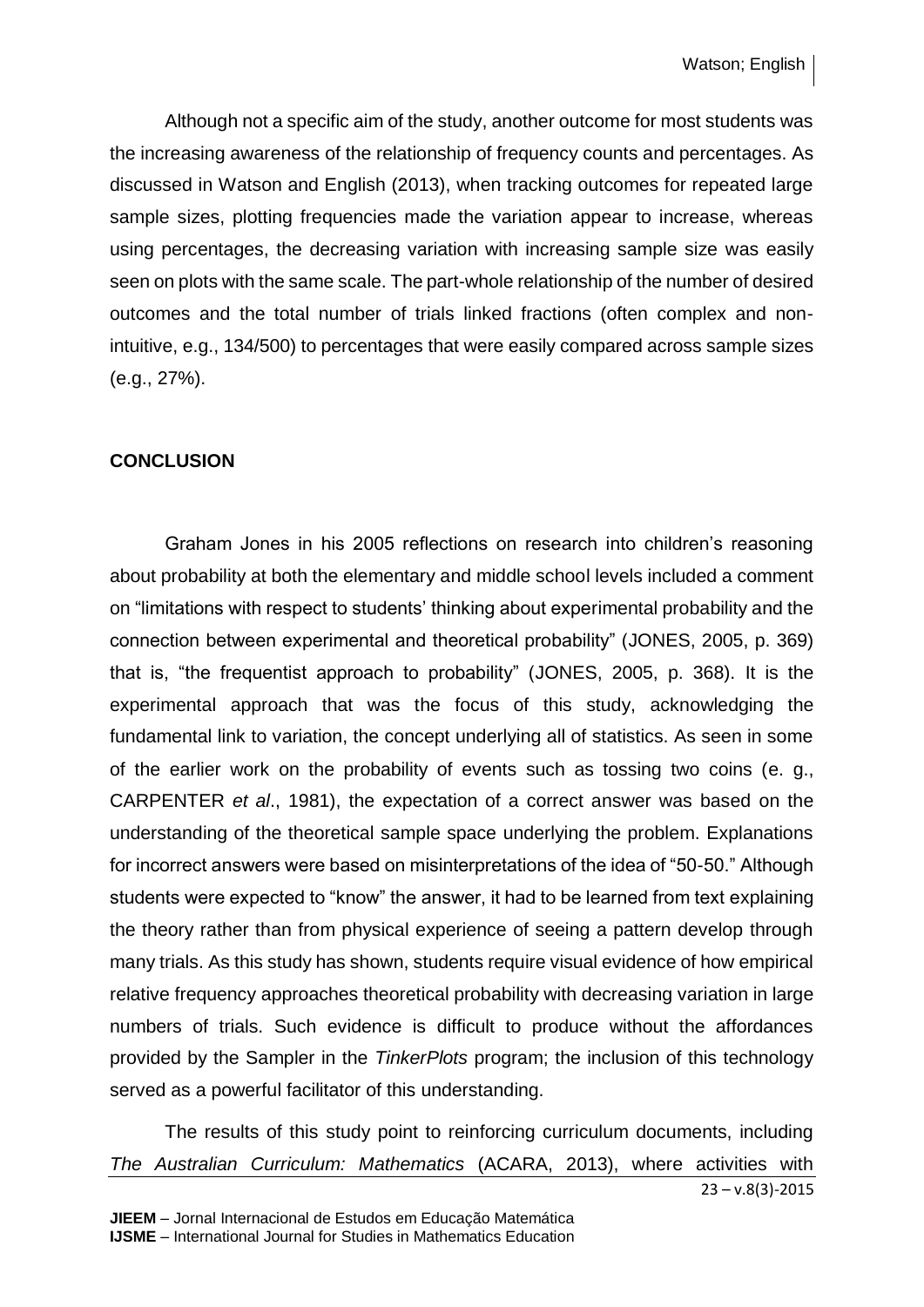simulations and increasing sample size of the type addressed here are recommended. The idea of asking students to propose a model for tossing two dice, based only on the experience of one die, and then allowing them to test their model with trials was not part of the curriculum 35 years ago. The cognitive conflict, as displayed in this study, is surely one of the features of student experience that should ensure students remember the "answer." This is later tied to the theoretical model, for example through repeated sampling and the law of large numbers (IRELAND; WATSON, 2009). It is hoped that the outcomes of this study will encourage teachers to implement this type of activity to reinforce the understanding expressed formally in curriculum documents.

# **ACKNOWLEDGEMENTS**

This report arose from a research study supported by a Discovery Grant (DP120100158) from the Australian Research Council (ARC). Any opinions, findings, and conclusions or recommendations expressed in this paper are those of the authors and do not necessarily reflect the views of the ARC. We wish to acknowledge the enthusiastic participation of the classroom teachers and their students, as well as the excellent support provided by our senior research assistant, Jo Macri.

# **REFERENCES**

AMIR, G.S.; WILLIAMS, J.S. Cultural influences on children's probabilistic thinking. **Journal of Mathematical Behavior**, v.18, p.85-107, 1999.

ACARA - Australian Curriculum, Assessment and Reporting Authority. **The Australian curriculum***:* Mathematics, Version *5.0, 20 May 2013.* Sydney: ACARA, 2013.

AUSTRALIAN EDUCATION COUNCIL. **A national statement on mathematics for Australian school***s.* Melbourne: Author, 1991.

AUSTRALIAN EDUCATION COUNCIL. **Mathematics**: a curriculum profile for Australian schools. Melbourne: Curriculum Corporation, 1994.

CARPENTER, T. *et al.* What are the chances of your students knowing probability? **Mathematics Teacher**, v.74, p.342-344, 1981.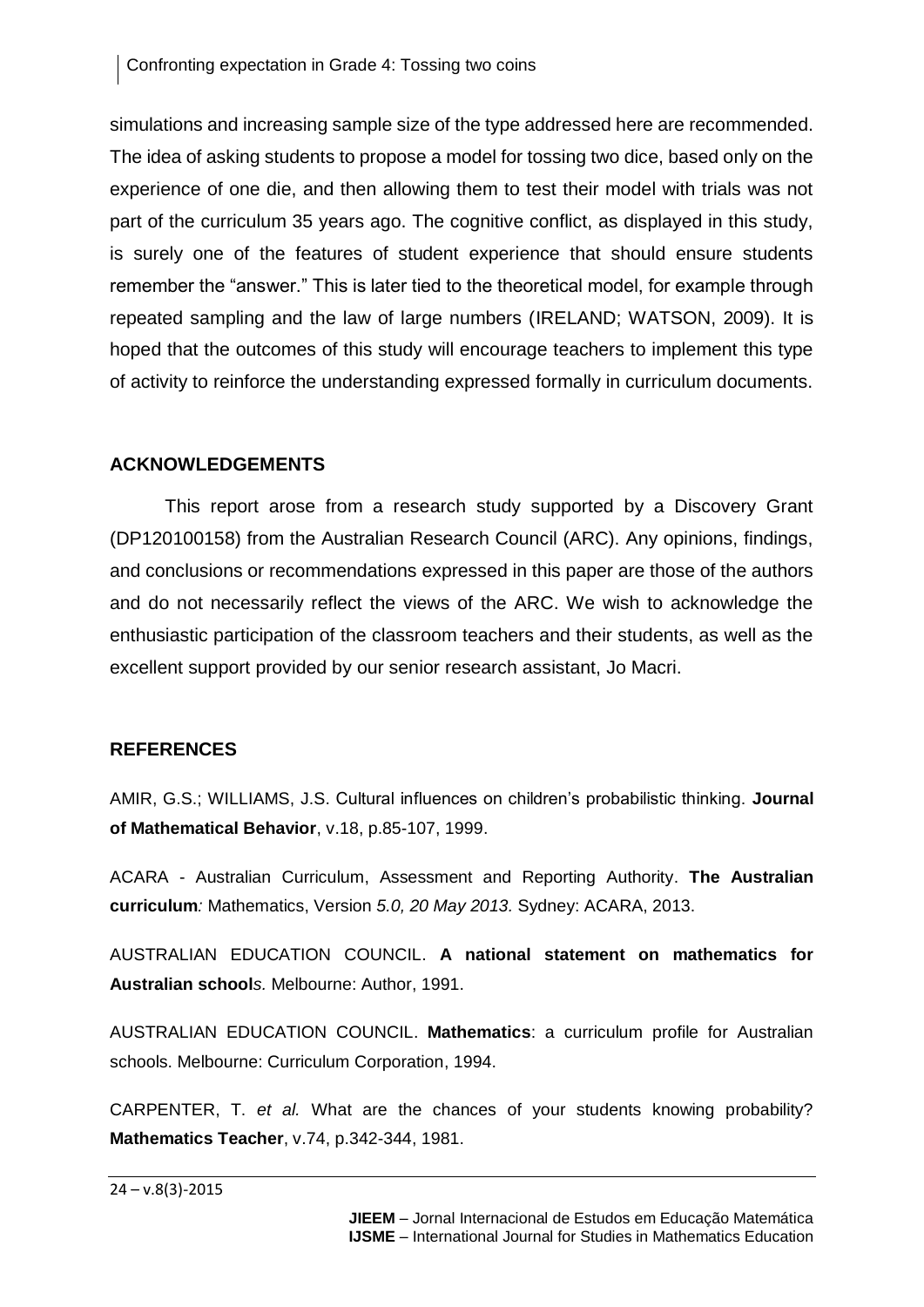CAMPOS, T.M.M.; CAZORLA, I.M.; KATAOKA, V.Y. Statistics school curricula in Brazil. In: BATANERO, C.; BURRILL, G.; READING, C. (Ed.). **Teaching statistics in school mathematics – Challenges for teaching and teacher education**: a joint ICMI/IASE study Dordrecht, The Netherlands: Springer, 2011, p.5-8.

COBB, P.; JACKSON, K.; MUNOZ, C. Design research: acritical analysis. In: ENGLISH, L.D.; KIRSHNER, D. (Ed.). **Handbook of international research in mathematics education**. New York: Routledge, 2013.

COMMON CORE STATE STANDARDS INITIATIVE. **Common Core State Standards for Mathematics.** Washington: National Governors Association for Best Practices and the Council of Chief State School Officers. 2010. Available at: http://www.corestandards.org/assets/CCSSI\_Math%20Standards.pdf

ENGLISH, L.; WATSON, J. Development of fourth-grade students' understanding of experimental and theoretical probability. In: ANDERSON, J.; CAVANAGH, M.; PRESCOTT, A. (Ed.). **Curriculum in focus:** *research guided practice.* In: PROCEEDINGS OF THE 37TH ANNUAL CONFERENCE OF THE MATHEMATICS EDUCATION RESEARCH GROUP OF AUSTRALIA, Sydney, 2014, p.14-222.

ENGLISH, L.; WATSON, J. (2015). Exploring variation in measurement as a foundation for statistical thinking in the elementary school. **International Journal of STEM Educ***ation*, v.*2, n.*3, 2015. doi 10.1186/s40594-015-0016-x

ENGLISH, L.D.; WATSON, J.M. Statistical literacy in the elementary school: Opportunities for problem posing. In: SINGER, F.; ELLERTON, N.; CAI, J. (Ed.). **Problem posing***:* from research to effective practice*.* Dordrecht: Springer, 2015.

FISCHBEIN, E.; SCHNARCH, D. The evolution with age of probabilistic, intuitively based misconceptions. **Journal for Research in Mathematical Education***,* v.28, p.96-105, 1997.

HERNANDEZ, H. *et al*. (2014). Investigation about curricular orientations in teaching statistics in Brazil and Mexico. In: K. MAKAR, K.; DE SOUSA, B.; GOULD, R. (Ed.), *Proceedings of the 9th International Conference on the Teaching of Statistics, Flagstaff, Arizona*. Voorburg, The Netherlands: International Statistical Institute. 2014. Available at: http://icots.info/9/proceedings/pdfs/ICOTS9\_ C155\_HERNANDEZ.pdf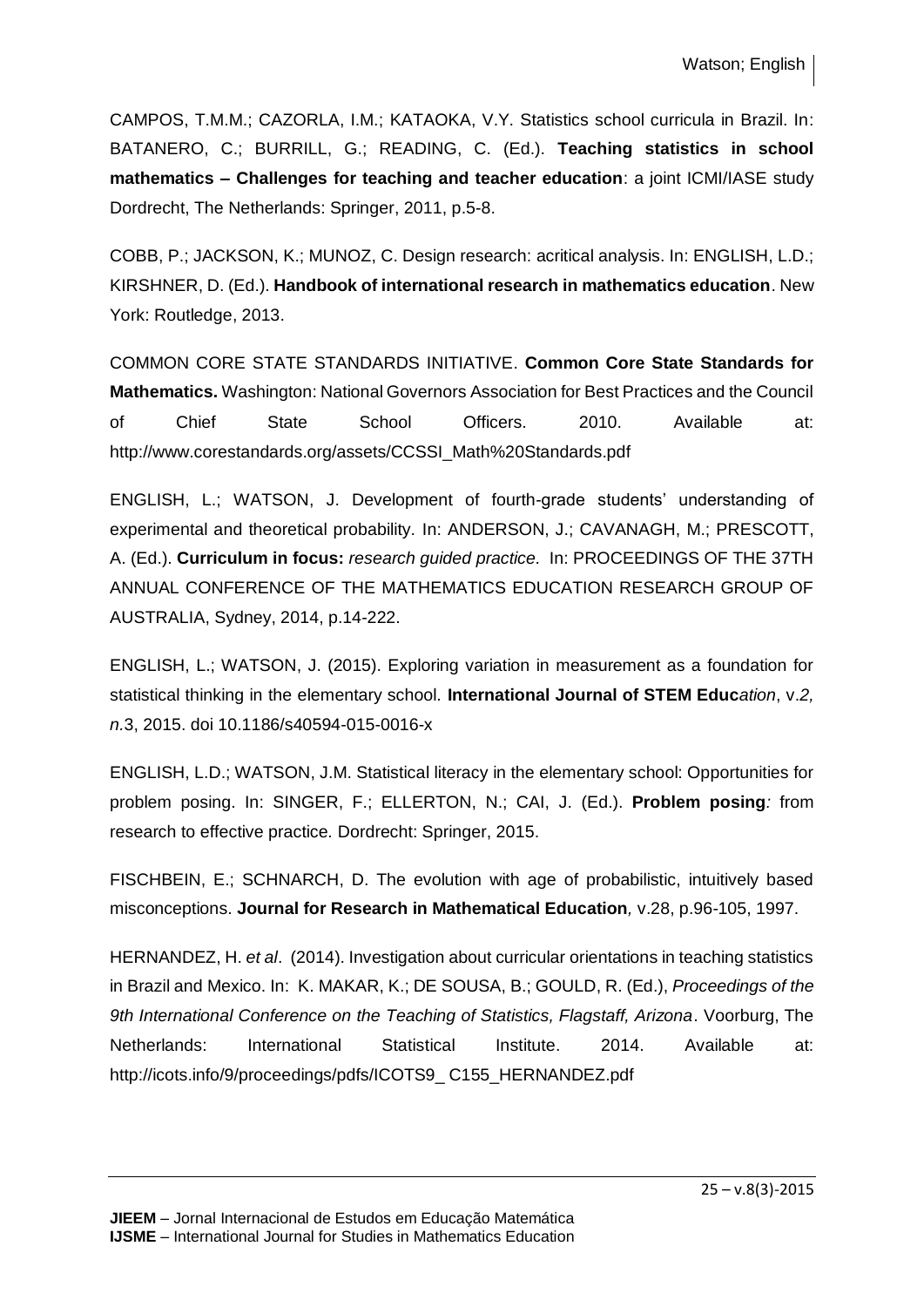IRELAND, S.; WATSON, J. Building an understanding of the connection between experimental and theoretical aspects of probability. **International Electronic Journal of Mathematics Education**, v.4*,* p.339-370, 2009.

JONES, G.A. (Ed.). **Exploring probability in school**: challenges for teaching and learning*.* New York: Springer, 2005.

JONES, G.A.; LANGRALL, C.W.; MOONEY, E.S. (2007). Research in probability: responding to classroom realities. In: LESTER JUNIOR, F.K. (Ed.). **Second handbook of research on mathematics teaching and learning**. Charlotte: Information Age, 2007, p.909-956.

KAHNEMAN, D.; TVERSKY, A. Subjective probability: a judgement of representativeness. **Cognitive Psychology**, v.*3*, p.430-454, 1972.

KELLY, A.E.; LESH, R.A.; BAEK, J.Y. (Ed.). **Handbook of design research methods in education***.* New York: Routledge, 2008.

KONOLD, C. Teaching probability through modeling real problems. **Mathematics Teacher**, v.87, n.4, p.232-235, 1994.

KONOLD, C.; MILLER, C. **ProbSim.** [Computer software]. Amherst: University of Massachusetts, 1994

KONOLD, C.; MILLER, C.D. **TinkerPlots:** dynamic data exploration [computer software, Version 2.0]. Emeryville, CA: Key Curriculum, 2011.

KONOLD, C.; POLLATSEK, A. Data analysis as the search for signals in noisy processes. **Journal for Research in Mathematics Education**, v.33*,* p.259-289, 2002.

KONOLD, C. *et al*. Inconsistencies in students' reasoning about probability. **Journal for Research in Mathematics Education***,* v.24*,* p.392-414, 1993.

LECOUTRE, M-P. Cognitive models and problem spaces in "purely random" situations. **Educational Studies in Mathematics**, v.23, p.557-568, 1992.

MAKAR, K.; RUBIN, A. A framework for thinking about informal statistical inference. **Statistics Education Research Journal**, v.8, n.1, p.82-105, 2009.

Ministry of Education. **Mathematics in the New Zealand curriculum**. Wellington: Author, 1992.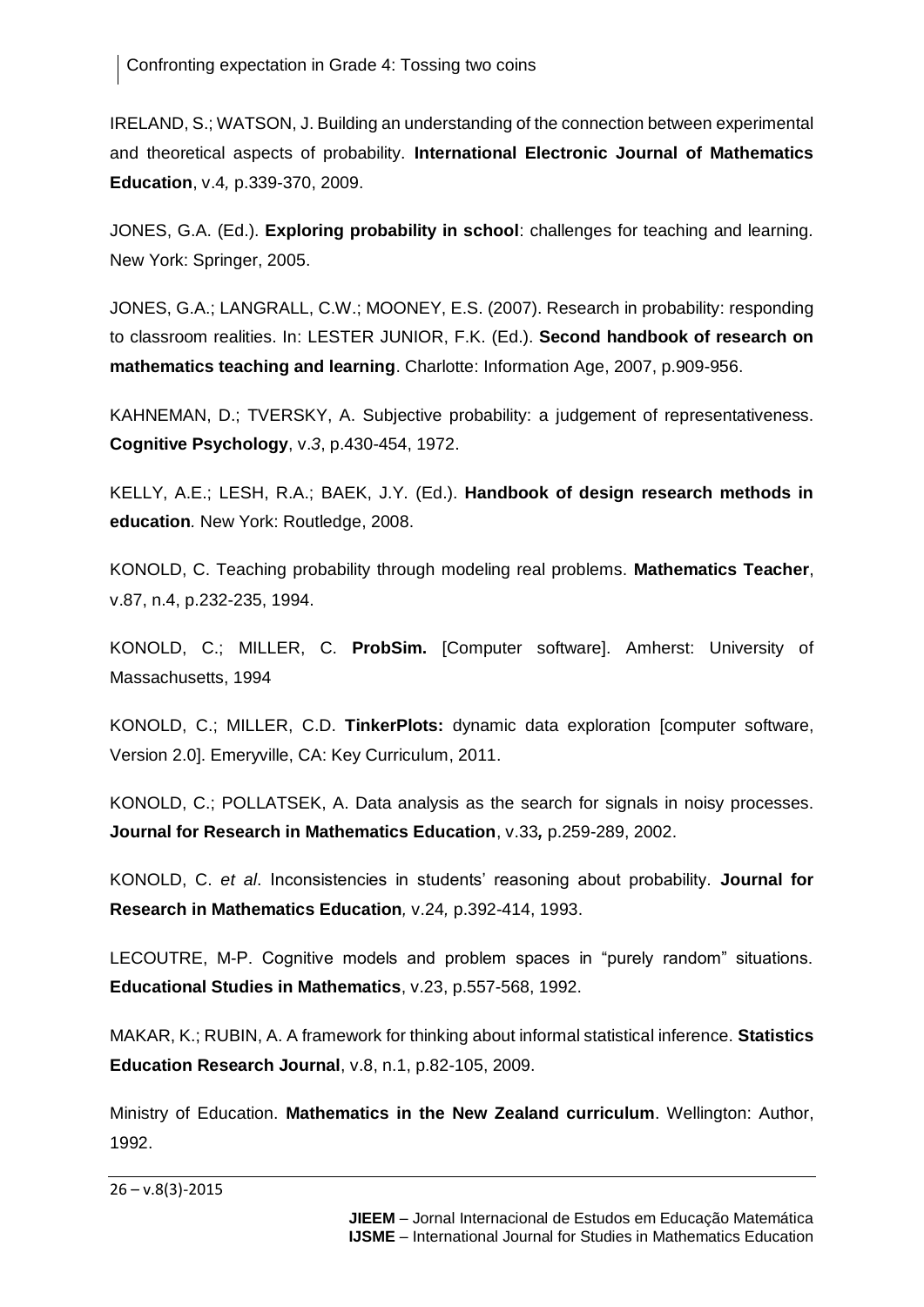MORITZ, J.B.; WATSON, J.M. Reasoning and expressing probability in students' judgements of coin tossing. In: BANA, J.; CHAPMAN, A. (Ed.). **Mathematics education beyond 2000**. Perth, WA: MERGA, 2000, p.448-455.

NATIONAL COUNCIL OF TEACHERS OF MATHEMATICS. **Principles and standards for school mathematics.** Reston: Author, 2000.

PFANNKUCH, M.; ARNOLD, P.; WILD, C. (2014). What I see is not quite the way it is: students' emergent reasoning about sampling variability? **Educational Studies in Mathematics**, 2014. doi: 10.1007/s10649-014-9539-1.

PRATT, D. Making sense of the total of two dice. **Journal for Research in Mathematics Education,** v.31, p.602-625, 2000.

RUBEL, L.H. Students' probabilistic thinking revealed: the case of coin tosses. In: BURRILL, G.F. (Ed.). **Thinking and reasoning with data and chance. Sixty-eighth Yearbook**. Reston: National Council of Teachers of Mathematics, 2006, p.49-59.

RUBEL, L.H. Middle school and high school students' probabilistic reasoning on coin tasks. **Journal for Research in Mathematics Education**, v.38, p.531-556, 2007.

RUBEL, L.H. Connecting research to teaching: is 7/10 always equivalent to 700/1000? **Mathematics Teacher**, v.104, p.144-146, 2010.

SHAUGHNESSY, J.M. (1992). Research in probability and statistics: reflections and directions. In: GROUWS, D.A. (Ed.). **Handbook of research on mathematics teaching and learning**. New York: National Council of Teachers of Mathematics & MacMillan, 1992, p.465- 494.

TARR, J.E. Confounding effects of the phrase "50-50 chance" in making conditional probability judgments. **Focus on Learning Problems in Mathematics**, v.24, n.4, p.35-53, 2002.

WATSON, J.M. Variation and expectation as foundations for the chance and data curriculum. In: CLARKSON, P. (Ed.). **Building connections**: theory, research and practice Sydney: MERGA, 2005, p.35-42..

WATSON, J.M. **Statistical literacy at school**: growth and goals. Mahwah: Lawrence Erlbaum, 2006.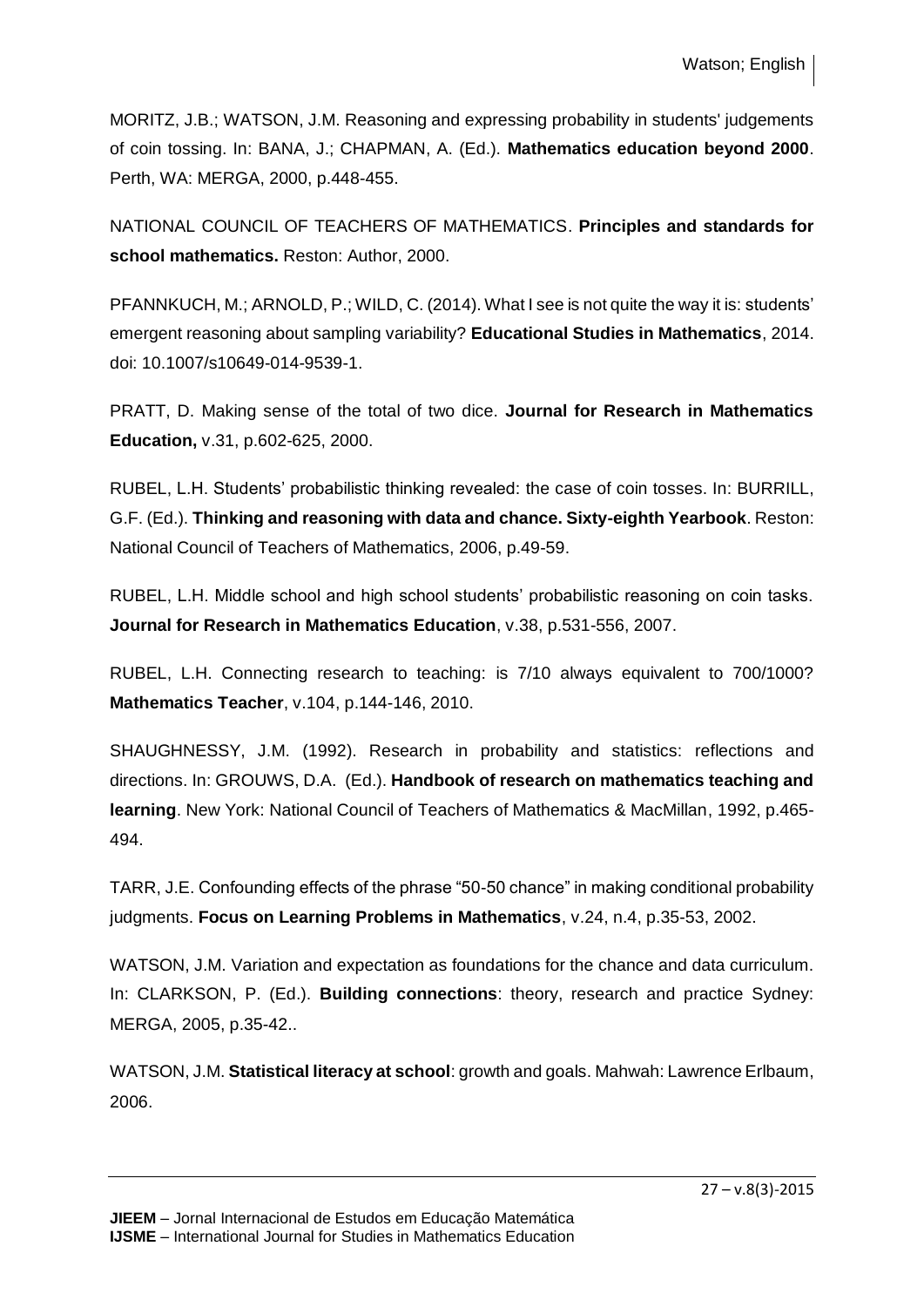WATSON, J.M. The use of technology for creating cognitive conflict in mathematics. In: J. SIGAFOOS, J.; Green, V.A. (Ed.), **Technology and teaching**. New York: Nova Science Publishers, 2007, p.65-74.

WATSON, J.; CALLINGHAM, R. Likelihood and sample size: the understandings of students and their teachers. **Journal of Mathematical Behavior**, v.32, p.660-672, 2013.

WATSON, J.; ENGLISH, L. The power of percent. **Australian Primary Mathematics Classroom**, v.18, n.4, p.14-18, 2013.

> Submitted: February, 2014 Accepted: July, 2014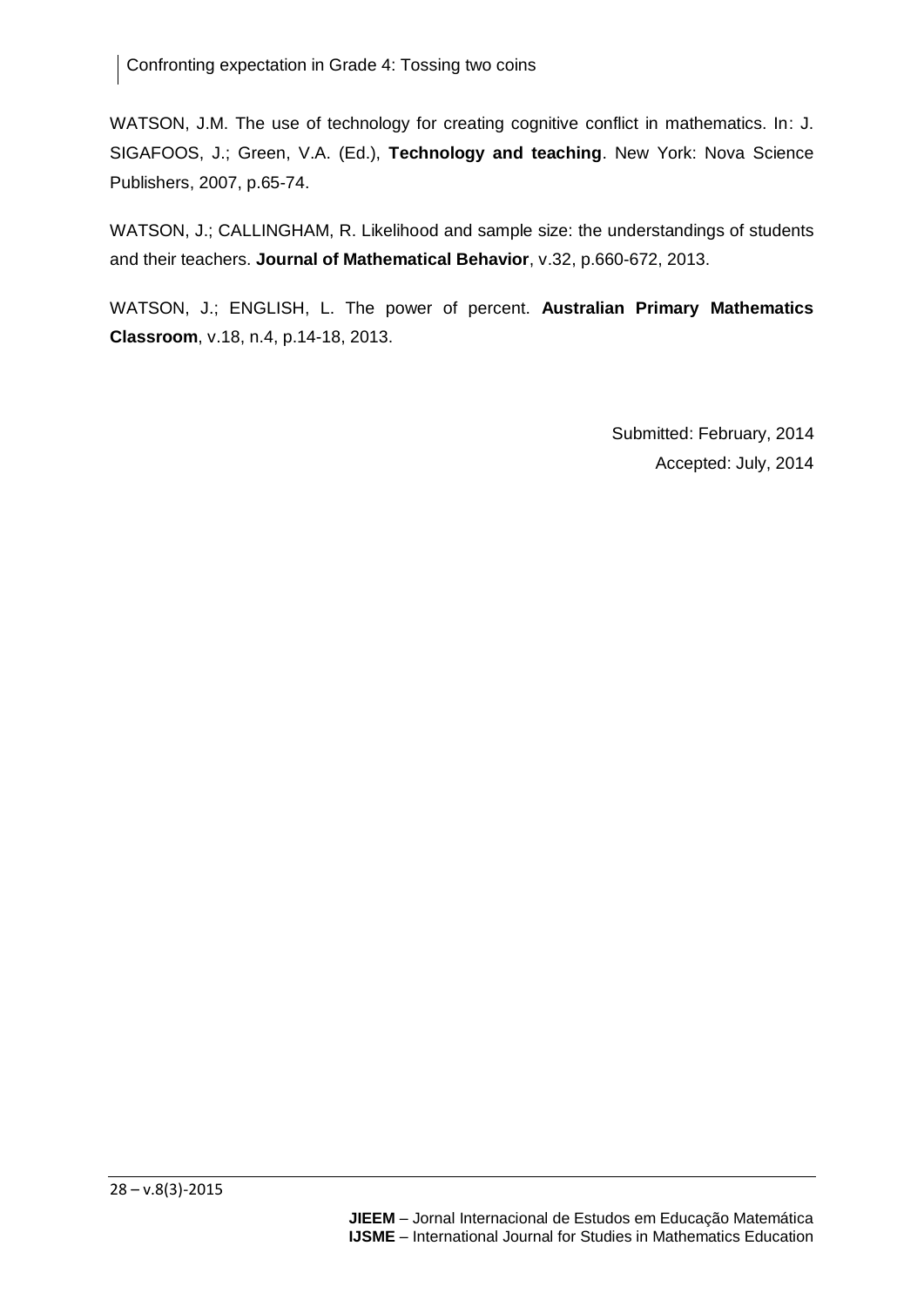### **Appendix: Tossing two coins** (Workbook Extracts)

Q1. Now think about tossing two coins at the same time. List the **outcomes** that could occur in this case. What is the chance of each outcome? Write a fraction for each outcome.

This time you and your partner are going to toss 2 coins 12 times and record the outcome for each toss.

Q3. **Fill in** the missing numbers below:

I predict we will toss two Heads \_\_\_\_\_\_\_\_\_\_\_\_\_\_\_ time/s.

I predict we will throw two Tails \_\_\_\_\_\_\_\_\_\_\_\_\_\_\_ time/s.

I predict we will throw one Head and one Tail \_\_\_\_\_\_\_\_\_\_\_\_\_\_\_\_\_ time/s.

Q4. Trial (tick the box for each toss)

| <b>Toss</b> |     |     |     |     |     |     |     |     |     |      |      |      |
|-------------|-----|-----|-----|-----|-----|-----|-----|-----|-----|------|------|------|
|             | 1st | 2nd | 3rd | 4th | 5th | 6th | 7th | 8th | 9th | 10th | 11th | 12th |
| HH          |     |     |     |     |     |     |     |     |     |      |      |      |
| One of each |     |     |     |     |     |     |     |     |     |      |      |      |
| <b>TT</b>   |     |     |     |     |     |     |     |     |     |      |      |      |

Q7. **Graph** your results below.

*The next two questions relate to the whole class plot that the teacher prepared on the board combining data from the groups.*

- Q10. **Explain** why the centre column (One of each) is approximately twice the size of the HH or TT columns.
- Q11. Write a sentence **describing** the difference between the class outcomes and your own outcomes.

*Students are given instructions to collect 500 tosses of two coins and create a plot of the outcomes.*

- QT6. Is the plot **different** from the one we created for the class results? Why/why not?
- QT7. Click on an Icon in the HT column/bin and drag it into the TH column/bin. This will combine these two columns/bins into one, leaving you with three columns/bins.
- QT8. Is this more like the graph drawn in class? **Why**?
- QT9. What do you **observe** about the size of the combined HT / TH column compared to the HH and TT columns?